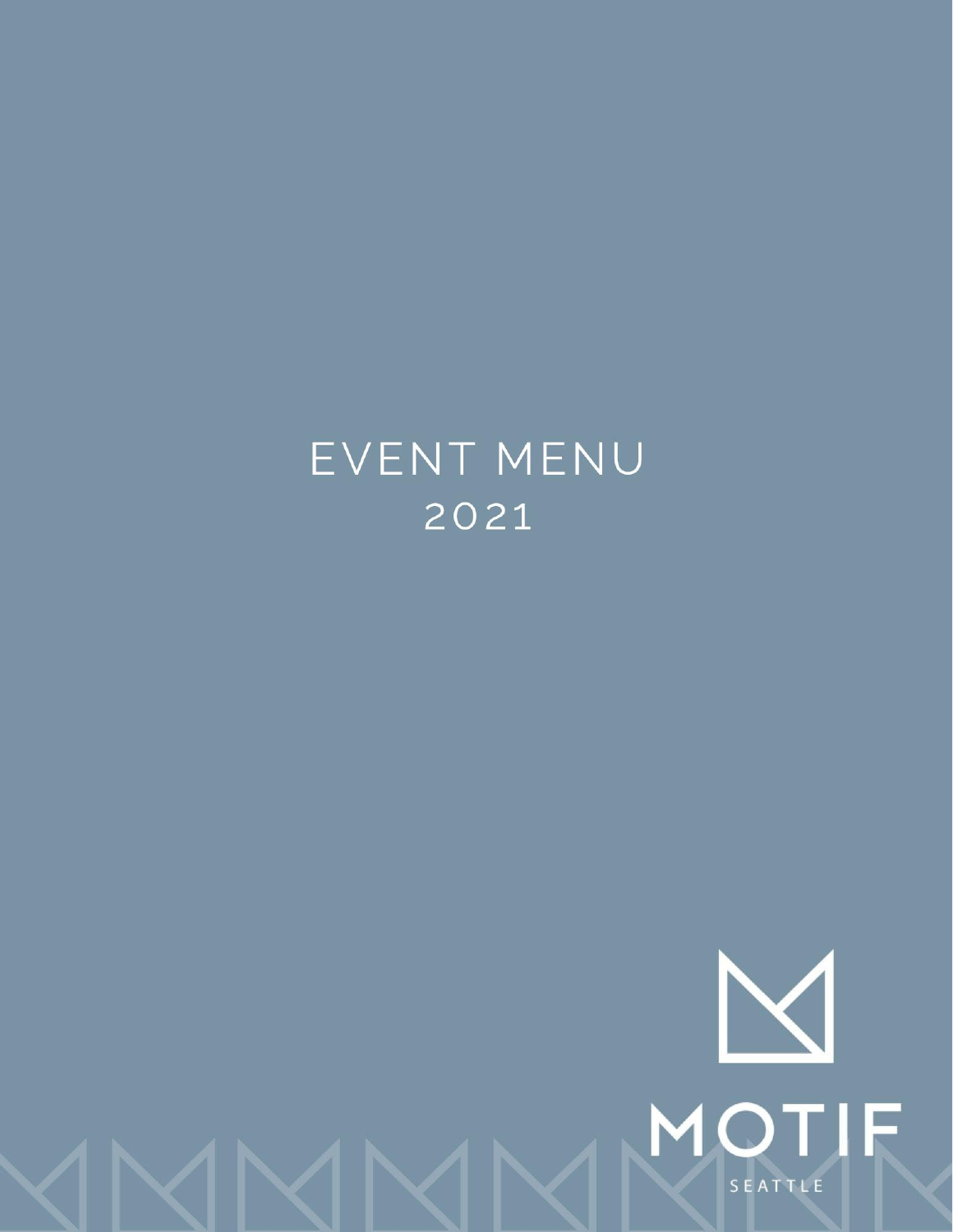## **BEVERAGES**

#### **ALL DAY BEVERAGES | \$38 PER PERSON**

Regular & Decaf Coffee, Assorted Hot Teas, Fountain Sodas, Iced Tea, Still and Sparkling Water *\*Relocate Beverage Service off Break Station +5 per Person*

**HALF DAY BEVERAGES | \$1 7. 50 PER PERSON**

Regular & Decaf Coffee, Assorted Hot Teas, Fountain Sodas, Iced Tea, Still and Sparkling Water *\*Relocate Beverage Service off Break Station +5 per Person*

**BY THE GALLON**

Coffee, Regular + Decaffeinated or Assorted Hot Teas | \$120 Hot Chocolate or Apple Cider | \$90 Orange Juice, Apple Juice, Tomato Juice or Cranberry Juice | \$80 Lemonade, Iced Tea or Fruit Punch | \$75

**I NFUSED WATER TOWER | \$1 7 PER TOWER**

Refreshing Fruit or Vegetable Infused Chilled Water Tower

**Prices are subject to change and do not include the 25% taxable service charge and 10.25% sales tax. 71.7% of the service charge is given to the staff and 28.3% is held by the hotel to offset administrative costs. All final prices will be on the Banquet Event Orders. Please advise us of any dietary restrictions as our chefs are well versed in vegetarian, gluten-free, vegan and other specialized offerings**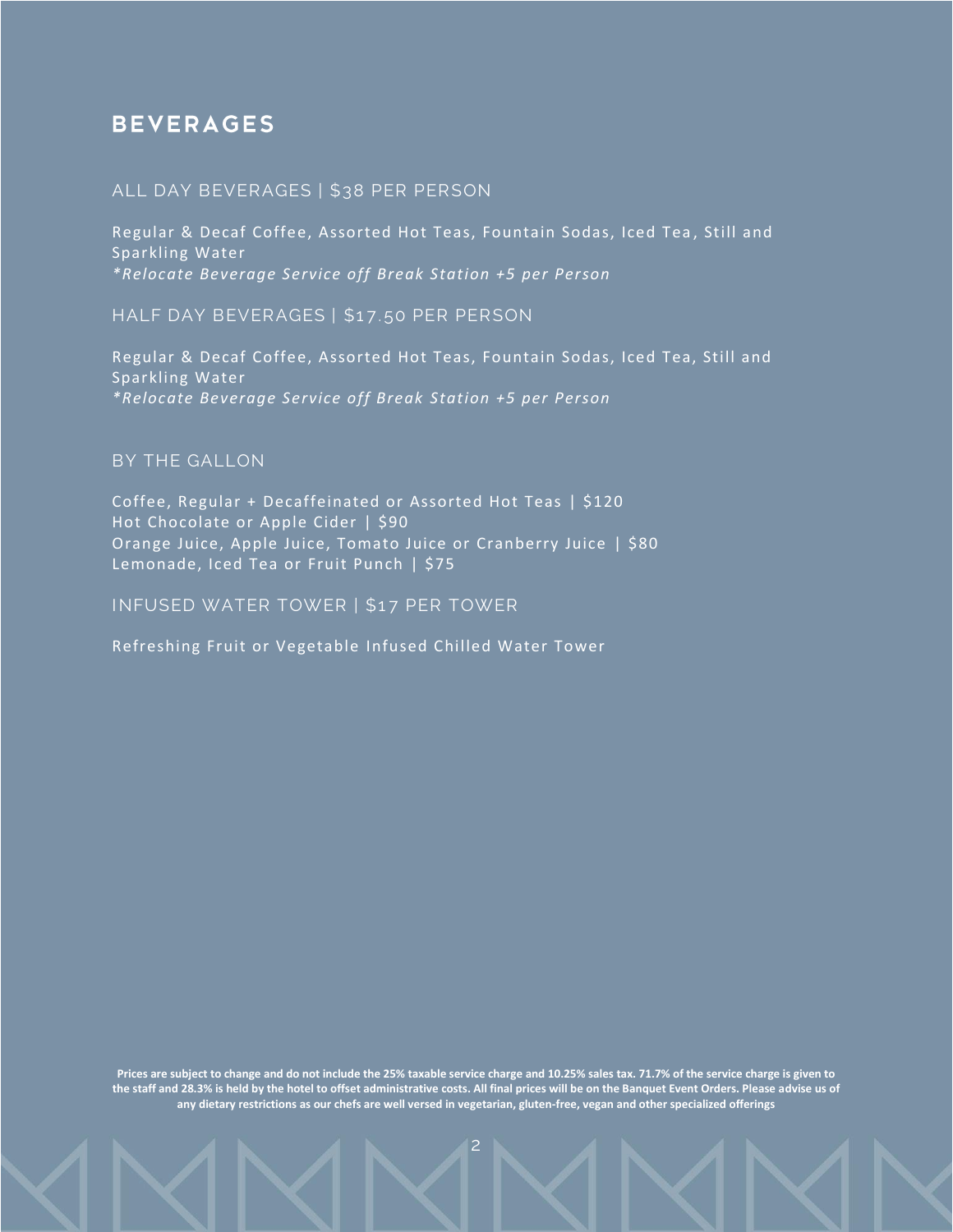## **BREAKS**

#### **ARTI SAN | \$2 7 PER PERSON**

Chef's Curated Meats + Cheese with Crackers, Berries, Nuts, Seasonal Jam

**BACKPACK ER | \$2 7 PER PERSON**

Lake Ingall's Trail Mix, Beef Jerky, Strawberry Yogurt Pretzels

**LET' S GROOVE | \$2 7 PER PERSON**

Awake Chocolate Bites, Carrot + Celery Sticks, Ranch

#### **SI ESTA | \$2 8 PER PERSON**

Chili-Lime Corn Chips, Salsa Rojo, Pico de Gallo, Guacamole *GF, VEGAN* Cubed Watermelon & Pineapple, Tajin *GF, VEGAN* Churros, Mexican Chocolate Sauce *V* Agua Fresca *GF, VEGAN*

#### **PI KE PLACE MARKET | \$2 7 PER PERSON**

Granny Smith Bread Pudding with Vanilla Ice Cream *V* Apple Crumb Bars *V* Chukar Cherries *GF, VEGAN* Local Apples *GF, VEGAN*

#### **KRAKEN' S COVE | \$2 9 PER PERSON**

Uli's Mini Brats, Sauerkraut, Dijon Mustard *GF* Garlic Fries *GF, VEGAN* Kettle Corn *GF, VEGAN* Diced Fruit, Yogurt Sauce *GF, V*

**Prices are subject to change and do not include the 25% taxable service charge and 10.25% sales tax. 71.7% of the service charge is given to the staff and 28.3% is held by the hotel to offset administrative costs. All final prices will be on the Banquet Event Orders. Please advise us of any dietary restrictions as our chefs are well versed in vegetarian, gluten-free, vegan and other specialized offerings**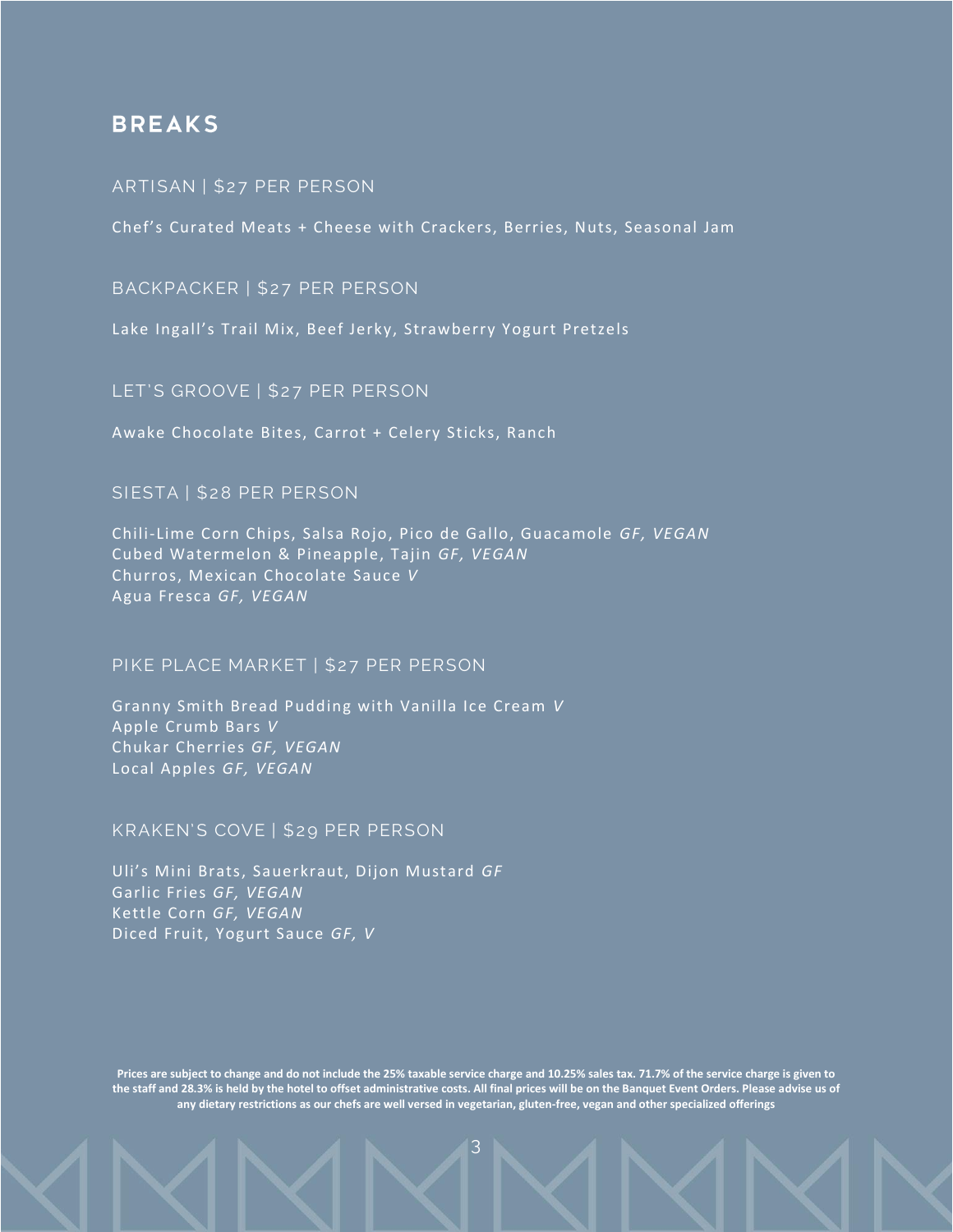# **BREAKS CONTINUED**

#### FROM THE BAKERY | PRICED PER DOZEN

Assorted Breakfast Pastries *V* | \$54 Breakfast Breads *V* | \$54 Swirl Brownies *V* | \$54 Fresh Baked Cookies *V* | \$54 Salted Pretzels, Cheese Sauce, Spicy Mustard Dip *V* | \$56

## **SNACKS**

Tim's Cascade Chips *GF, V* | \$5 Each BabyBel Cheese *GF*,  $V$  | \$5 Each Field Trip Beef Jerky *GF* | \$7 Each Clif Bars | \$7 Each Candy Bars *V* | \$7 Each Chobani Individual Yogurts *V* | \$5 Each Hard Boiled Eggs *GF, V* | \$26 Per Dozen Strawberry Yogurt Pretzels *V* | \$7 Per Person Marinated Beecher's Cheese Curds *V* | \$9 Per Person Northwest Trail Mix *GF, V* | \$8 Per Person Sea Salt Roasted Nuts *GF, VEGAN* | \$9 Per Person Popcorn Trio (Butter, Cinnamon Sugar, Truffle Parmesan) *V* | \$6 Per Person

**Prices are subject to change and do not include the 25% taxable service charge and 10.25% sales tax. 71.7% of the service charge is given to the staff and 28.3% is held by the hotel to offset administrative costs. All final prices will be on the Banquet Event Orders. Please advise us of any dietary restrictions as our chefs are well versed in vegetarian, gluten-free, vegan and other specialized offerings**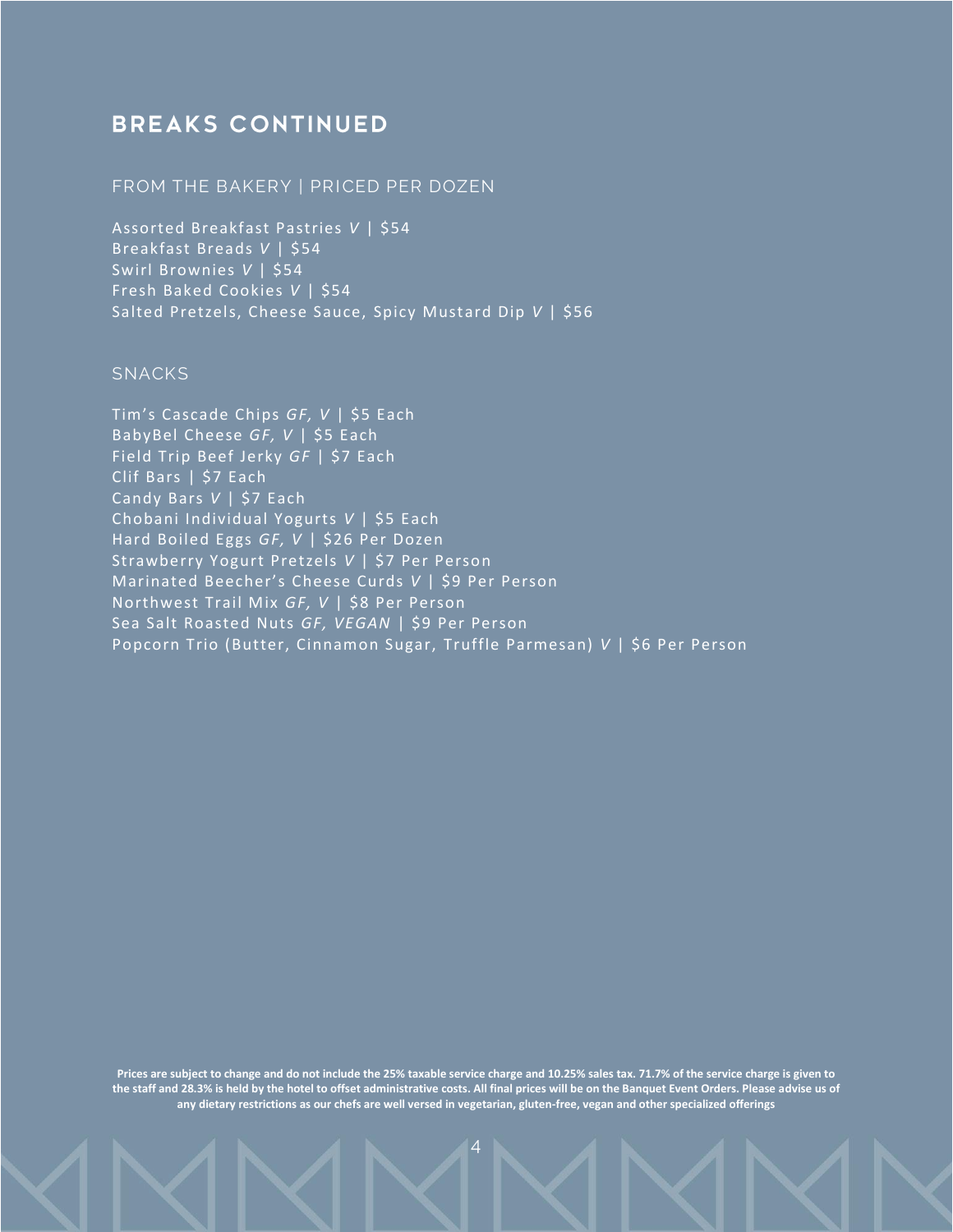# **BREAKFAST**

**PLATED BREAKFAST OPTIONS | \$45 PER PERSON** *Small Group (Less than 25) +\$10 Per Person*

*All Plated Breakfasts are Served with Fresh Orange Juice and Regular + Decaffeinated Coffee and Assorted Hot Teas*

**BREAKFAST SANDWICH** 

Toasted English Muffin Fluffy Scrambled Eggs Smoked Ham or Bacon Roasted Marble Breakfast Potatoes

#### **FORAGER SCRAMBLE**

Summer Vegetables + Chef's Mushroom Mix Fluffy Scrambled Eggs Fresh Herb Chevre Crispy Red Potatoes

#### **GREAT AMERICAN CLASSIC**

Minted Fruit Salad Beecher's Cheesy Scrambled Eggs Choice of Smoked Bacon OR Chicken Apple Link Sausage Roasted Marble Breakfast Potatoes

**Prices are subject to change and do not include the 25% taxable service charge and 10.25% sales tax. 71.7% of the service charge is given to the staff and 28.3% is held by the hotel to offset administrative costs. All final prices will be on the Banquet Event Orders. Please advise us of any dietary restrictions as our chefs are well versed in vegetarian, gluten-free, vegan and other specialized offerings**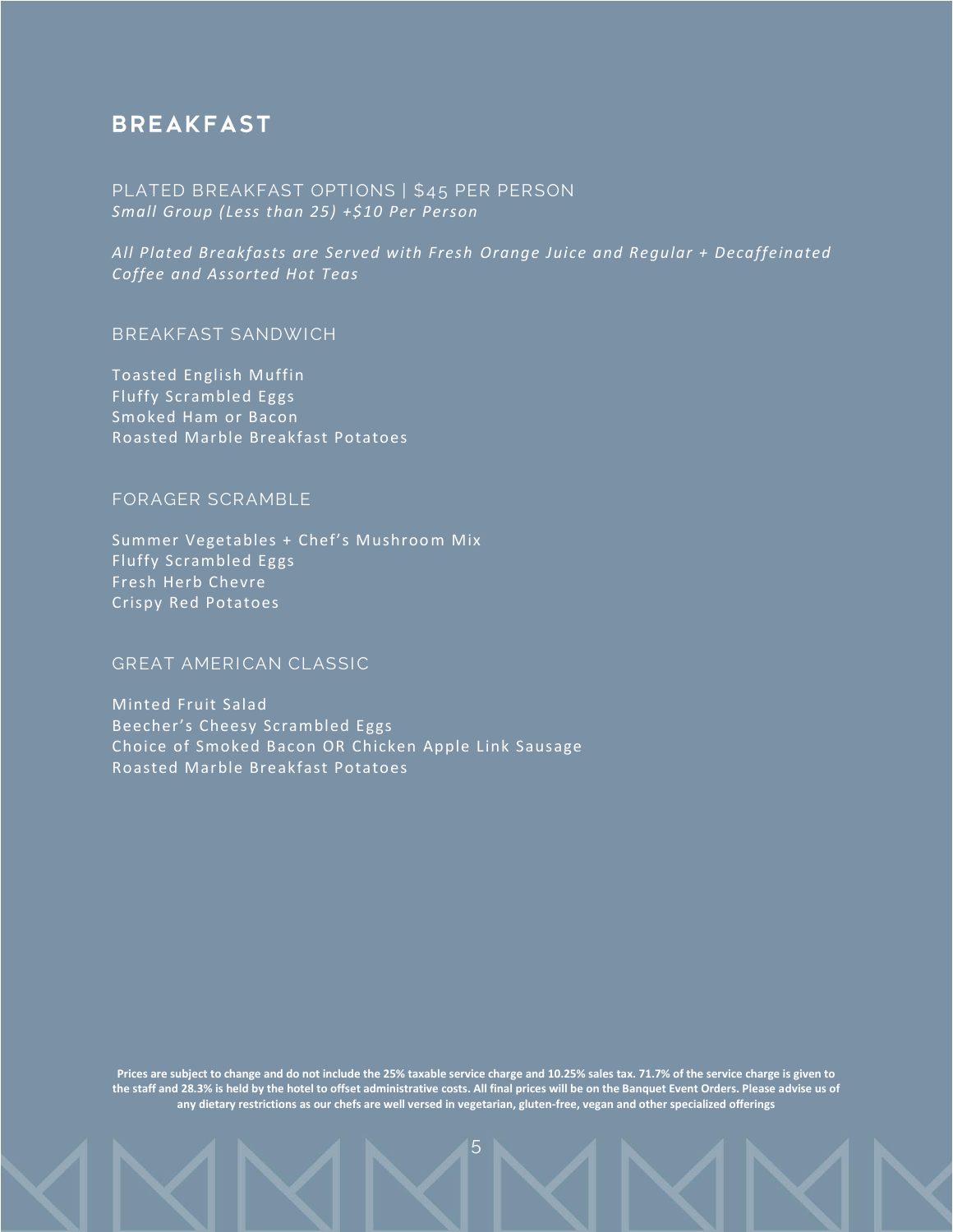## **BREAKFAST BUFFET**

*Served Buffet Style with a Chef Attendant (\$100 / 50 guests)*

#### **CONTI NENTAL BREAKFAST | \$40 PER PERSON**

Orange and Cranberry Juice Assorted Breakfast Pastries + Muffins *V* Honey, Fruit Preserves, Butter *GF, V* Sliced Seasonal Market Fruits with Berries *GF, VEGAN* Greek Yogurt, Honey Crunchy Granola, Cold Cereals Coffee, Regular + Decaffeinated and Assorted Hot Teas

#### **CLASSI C AMERI CAN BREAKFAST | \$48 PER PERSON**

Orange and Cranberry Juice Assorted Breakfast Pastries + Muffins *V* Granola & Yogurt *V* Minted Fruit Salad *V* Beecher's Cheesy Scrambled Eggs *V* Marbled Roasted Breakfast Potatoes *V* Choice of Crisp Smoked Bacon or Chicken Apple Linked Sausage Coffee, Regular + Decaffeinated and Assorted Hot Teas

#### **HEALTH NUT | \$52 PER PERSON**

Orange, Green + Cranberry Juices Whole Bananas, Oranges, Fresh Cut Watermelon + Cantaloupe *GF, VEGAN* Fresh Baked Bran + Blueberry Muffins Served with Jam, Jellies + Butter Yogurt Bar to Include Ellenos Greek Yogurt, Seasonal Berries, Dried Fruit, Almond Slivers, Granola + Honey *GF* Steel Cut Oatmeal with Raisins and Brown Sugar *V* Choice of Crisp Smoked Bacon or Chicken Apple Linked Sausage Spinach, Mushroom + Gruyere Egg Frittata *GF* Cucumber-Lemon Infused Water *GF, VEGAN* Coffee, Regular + Decaffeinated and Assorted Hot Teas

**Prices are subject to change and do not include the 25% taxable service charge and 10.25% sales tax. 71.7% of the service charge is given to the staff and 28.3% is held by the hotel to offset administrative costs. All final prices will be on the Banquet Event Orders. Please advise us of any dietary restrictions as our chefs are well versed in vegetarian, gluten-free, vegan and other specialized offerings**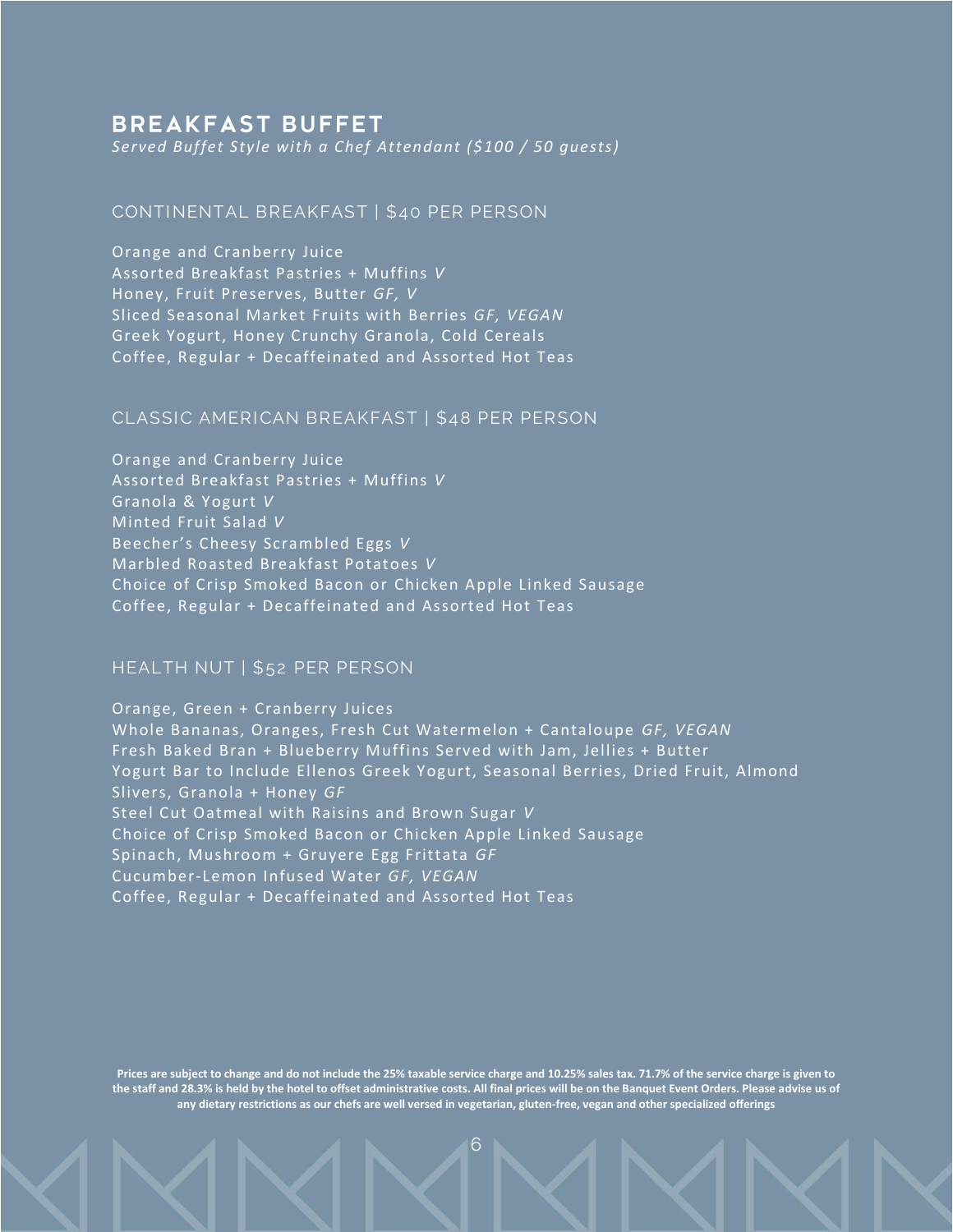## **BREAKFAST BUFFET CONTINUED**

*Served Buffet Style with a Chef Attendant (\$100 / 50 guests)*

**MI LLENI AL MADNESS | \$50 PER PERSON** *Groups of 75+*

Orange, Green + Apple Juices

Whole Bananas, Oranges, Fresh Fruit Salad *GF, VEGAN* Artisan Toast Bar with Assorted Breads, Avocado Spread, Chickpea Spread, Chocolate Hazelnut Spread *V* BYO Bagels + Lox with Plain Bagels, Everything Bagels, Salmon Gravlax, Cream Cheese Coffee, Regular + Decaffeinated and Assorted Hot Teas

#### **ACCOMPANIMENTS**

Honey Glazed Ham Steaks *GF* Roasted Potatoes *VEGAN, GF* Individual Yogurts Lemon-Ginger Infused Water *GF, VEGAN*

**Prices are subject to change and do not include the 25% taxable service charge and 10.25% sales tax. 71.7% of the service charge is given to the staff and 28.3% is held by the hotel to offset administrative costs. All final prices will be on the Banquet Event Orders. Please advise us of any dietary restrictions as our chefs are well versed in vegetarian, gluten-free, vegan and other specialized offerings**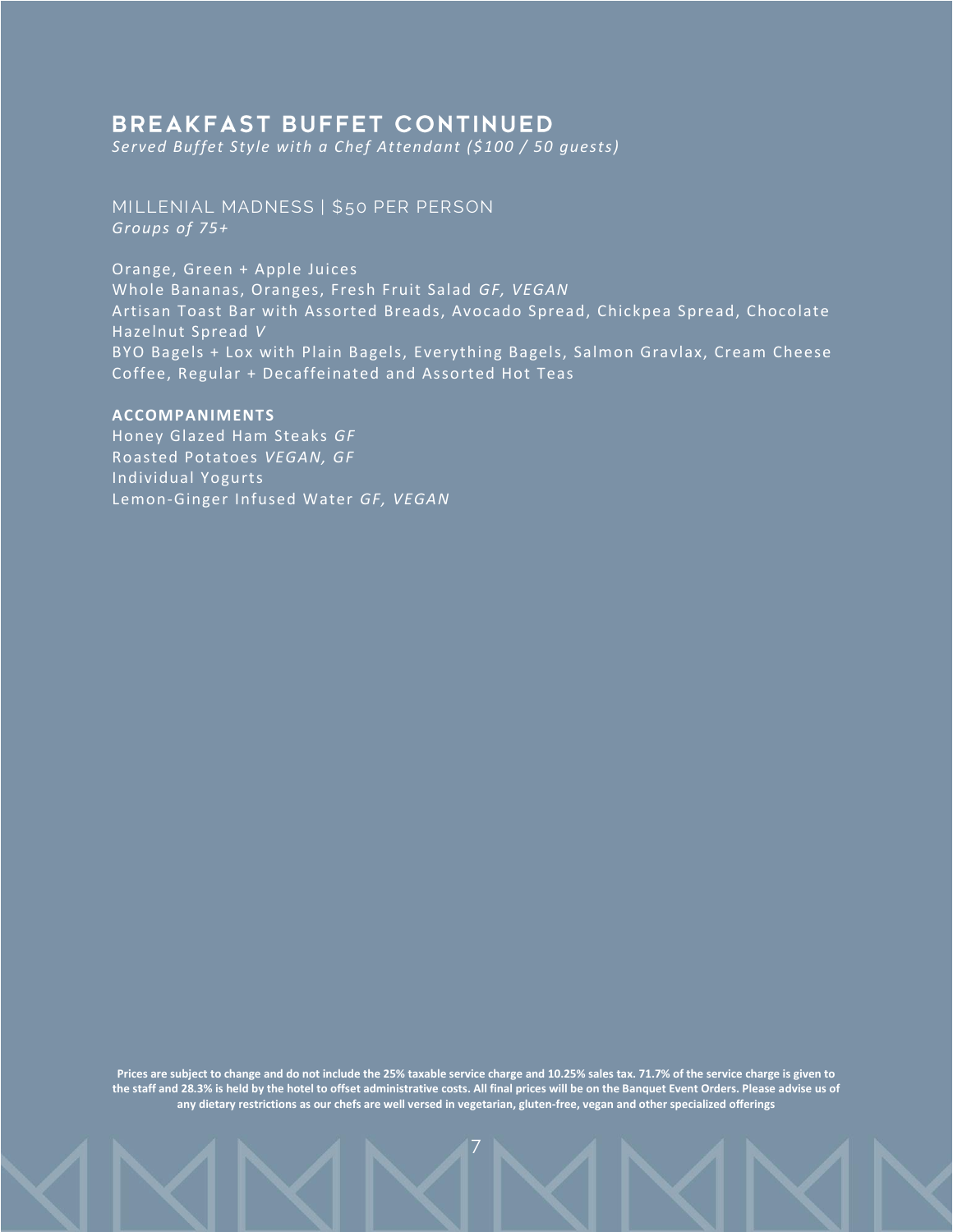## **BREAKFAST ENHANCEMENTS**

*The Following Items Can Only Be Added to One of Our Breakfast Menus*

#### A LA CARTE | PRICED PER PERSON

Apple Link Chicken Sausage *GF* | \$9 Blazing Bagels with Cream Cheese *V* | \$8 Crisp Smoked Bacon *GF* | \$9 Fluffy Scrambled Eggs *GF* | \$9 Greek Yogurt + Granola Parfait with Fresh Berries *GF, V* | \$12 Rosemary + Herb Roasted Breakfast Potatoes *VEGAN, GF* | \$8 Smoked Breakfast Ham *GF* | \$9

**Prices are subject to change and do not include the 25% taxable service charge and 10.25% sales tax. 71.7% of the service charge is given to the staff and 28.3% is held by the hotel to offset administrative costs. All final prices will be on the Banquet Event Orders. Please advise us of any dietary restrictions as our chefs are well versed in vegetarian, gluten-free, vegan and other specialized offerings**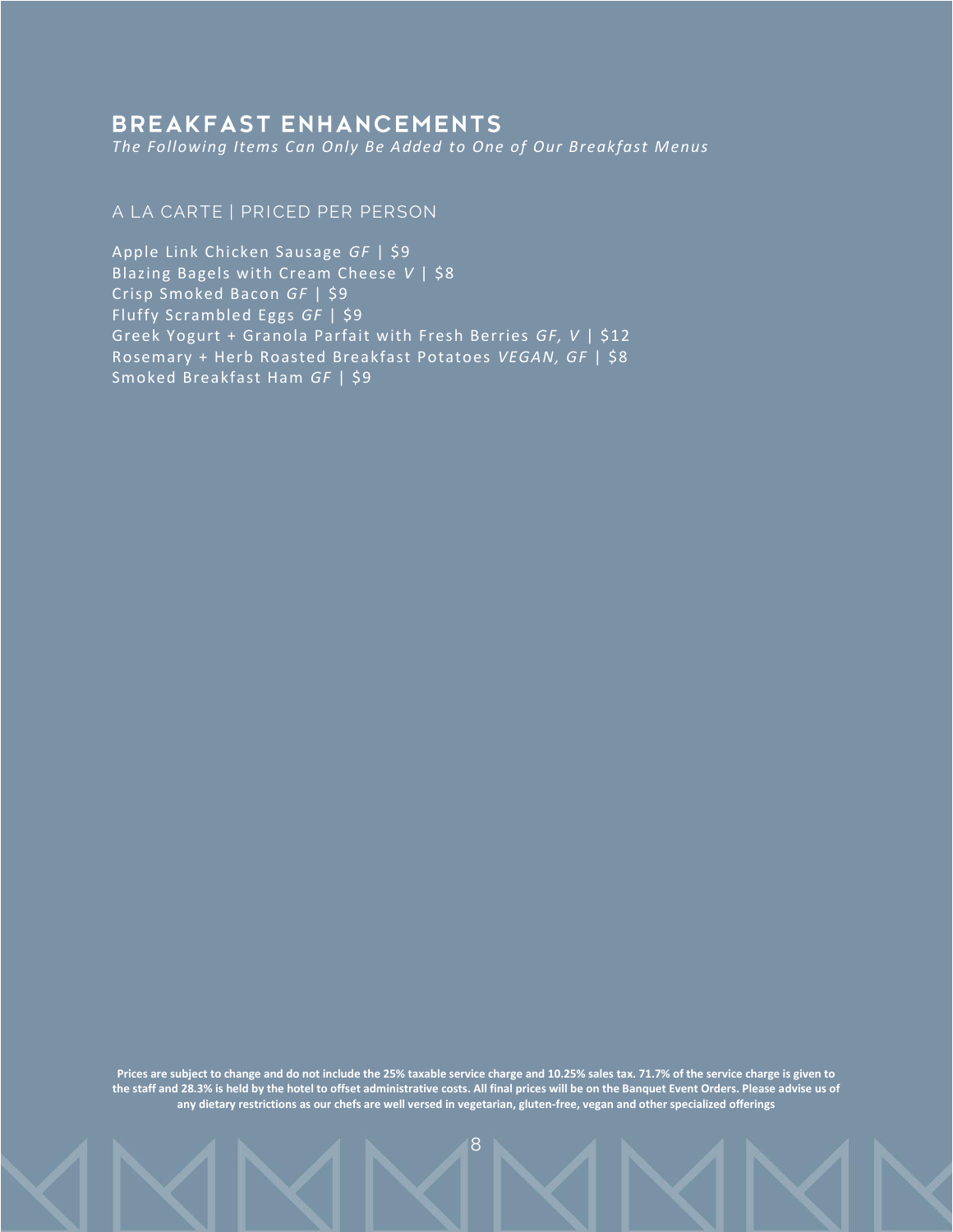# LUNCH

*Served Buffet Style with a Chef Attendant (\$100 / 50 guests) Small Group (Less than 20) +\$10 Per Person*

#### SALAD + SANDWICH | \$65 PER PERSON

Salad – Torn Romaine Lettuce, Diced Roast Chicken Breast, Diced Tomatoes, Crumbled Blue Cheese, Chopped Hard-Boiled Egg, Bacon, Sliced Avocado, Candied Pecans, Sherry Vinaigrette

Sandwiches - *Select Two (2)*

- Tarragon Smoked Chicken Salad, Arugula, Sourdough
- **E** Grilled Chicken Caesar Wrap, Romaine Lettuce, Tomato, Parmesan
- Muffuletta, Salami, Smoked Ham, Havarti, Aioli, Giardiniera, Ciabatta
- Turkey Club, Candied Bacon, Alfalfa Sprouts, Tomato, Aioli, Sourdough
- Ham, Brie, Tomato-Lavender Jam, Arugula, Whole Wheat
- Smashed Avocado, Cucumber, Tomato, Alfalfa Sprouts, Mama Lil's Pickled Peppers, Quinoa, Whole Wheat *VEGAN*

Assorted Chips

Whole Fresh Fruit Assorted Freshly Baked Cookies

#### **MARTES CON LA ABUELA | \$65 PER PERSON**

Chips + Salsa, Rice & Beans, Slaw, Avocado, Corn Tortilla *Select One (1) Protein* 

- Ancho Grilled Chicken Thigh *GF*
- Beef Birria *GF*
- Chipotle Braised Pork Carnitas *GF*
- Eggplant Barbacoa *VEGAN*

Warm Churros, Dulce de Leche

**Prices are subject to change and do not include the 25% taxable service charge and 10.25% sales tax. 71.7% of the service charge is given to the staff and 28.3% is held by the hotel to offset administrative costs. All final prices will be on the Banquet Event Orders. Please advise us of any dietary restrictions as our chefs are well versed in vegetarian, gluten-free, vegan and other specialized offerings**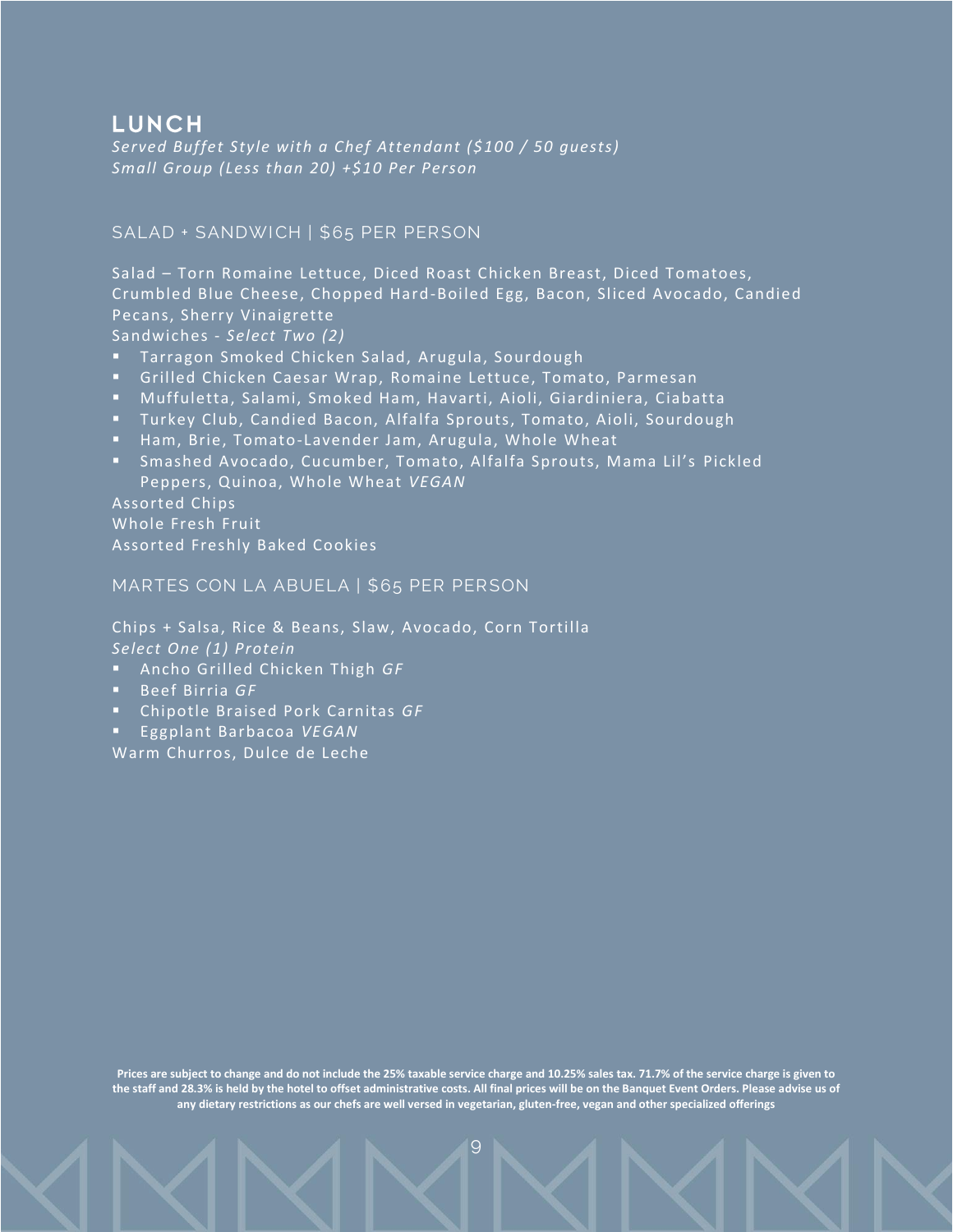# LUNCH CONTINUED

*Served Buffet Style with a Chef Attendant (\$100 / 50 guests) Small Group (Less than 20) +\$10 Per Person*

#### **FRI DAY HARBOR | \$70 PER PERSON**

Kale & White Bean Soup *VEGAN* Warm Focaccia, Whipped Butter *V*

#### Grain Bowls

*Select One (1) Grain*

Farro, Wild Rice, Bulgar, Black Lentils, Quinoa, Cauliflower Rice *Select One (1) Accompaniment*

- Roasted Butternut, Shredded Kale + Red Cabbage Pomegranate Dressing *VEGAN,GF*
- Curried Chickpeas, Cauliflower, Romanesco, Roast Garlic, Tahini Drizzle *VEGAN, GF*
- Cucumber, Roast Pepper, Red Onion, Roast Garlic, Lemon Vinaigrette VEGAN, GF *Select One (1) Protein*
- Miso Glazed Salmon *GF*
- Char-Broiled Flank Steak
- Grilled Chicken Breast, Caraway Brine, Pesto *GF*
- Lemon Grass Marinated Tofu *VEGAN, GF*

Lemon Bars, Chantilly Cream V

#### **BOXED LUNCH | \$65 PER PERSON**

*All Boxed Lunches Include Bottled Water, Assorted Chips, Fruit, Cookie*

*Select One (1) Sandwich | Group of 25 People or Less Select Two (2) Sandwiches | Group of 26 to 99 People Select Three (3) Sandwiches | Group of 100+ People Gluten Free Options Available Upon Request +\$4 Per Person*

#### Sandwich Options

- Tarragon Smoked Chicken Salad, Arugula, Sourdough
- Grilled Chicken Caesar Wrap, Romaine Lettuce, Tomato, Parmesan
- Muffuletta, Salami, Smoked Ham, Havarti, Aioli, Giardiniera, Ciabatta
- Turkey Club, Candied Bacon, Alfalfa Sprouts, Tomato, Aioli, Sourdough
- Roast Beef Sammie, Arugula, Blue-Cream Cheese, Onion Jam, Baguette
- Ham, Brie, Tomato-Lavender Jam, Arugula, Whole Wheat
- Balsamic Marinated Portobello, Roasted Poblano, Provolone, Aioli, Brioche Bun *V*
- Smashed Avocado, Cucumber, Tomato, Alfalfa Sprouts, Mama Lil's Pickled Peppers, Quinoa, Whole Wheat *VEGAN*
- Grilled Asparagus & Chickpea Wrap, Chopped Romaine, Tomato, Onion, Lemon-Tahini dressing *VEGAN*

**Prices are subject to change and do not include the 25% taxable service charge and 10.25% sales tax. 71.7% of the service charge is given to the staff and 28.3% is held by the hotel to offset administrative costs. All final prices will be on the Banquet Event Orders. Please advise us of any dietary restrictions as our chefs are well versed in vegetarian, gluten-free, vegan and other specialized offerings**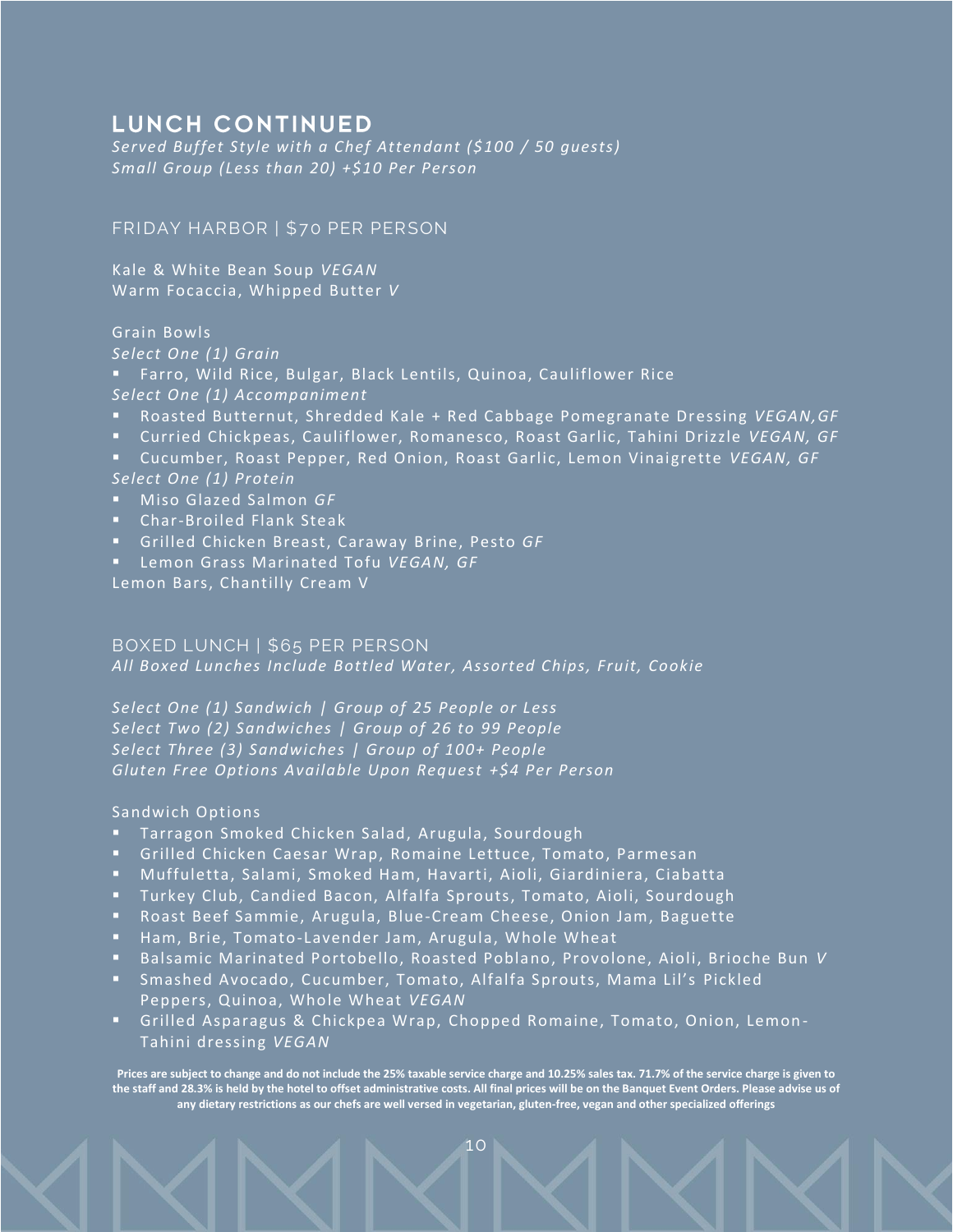## RECEPTION APPETIZERS

*Priced Per Dozen Minimum Order of Three (3) Dozen Per Selection Selections May Be Passed or Displayed*

#### **SOME LIKE IT HOT**

Bacon Wrapped Scallops, Apple-Tarragon Butter *GF* | \$72 Smoked Artichoke Tartine, Pine Nuts + Beecher's Cheese *V* | \$72 Crab Cake, Old Bay Aioli | \$72 Five Spice Pork Belly Slider, Frisée, Okonomiyaki | \$76 Greek Chicken Skewers, Tzatziki Sauce *GF* | \$70 Herbed Polenta Cakes, Sauce Bravas *VEGAN, GF* | \$64 Beef Sliders, Tillamook Cheddar, Caramelized Onions, Fry Sauce | \$76 Chicken-Vegetable Gyoza, Black Garlic Ponzu | \$66 Royal Trumpet Yakitori, Charred Scallion Sauce *VEGAN, GF* | \$66 Moroccan Beef Bites, Bezar Spice, Chili Oil *GF* | \$68 Tandoori Chicken Satay, Cucumber-Yogurt Sauce *GF* | \$68 Spanakopita, Spinach, Feta *V* | \$66 Truffle & Wild Mushroom Arancini, Sauce Arrabiata *V* | \$72 Artichoke Fritter, Goat cheese, Tarragon Crème Fraiche *V* | \$64

## **COOL IT DOWN**

Pistachio, Apple, Brie, Crostini *V* | \$64 Beef Tataki, Crunchy Sesame Vegetables *GF* | \$73 French Onion Bites, Caramelized Onion, Gruyere, Brioche | \$64 Spicy Poke, Ahi Tuna, Smashed Avocado, Corn Chip, Sriracha Aioli, Cilantro | \$73 Goat Cheese + Chorizo Stuffed Dates, Almond Dukkah *GF* | \$66 Classic Deviled Egg, Cornichons, Fingerling Potato Chips *GF, V* | \$64 Cherry Blossom Tart, Black cherry, Honey -Goat Cheese *V* | \$68 Avocado Toast, Macerated Cherry Tomatoes, Pepita *VEGAN* | \$67 Prosciutto Wrapped Asparagus, Herbed Goat Cheese, Pomegranate Molasses *GF* | \$68 Naan Crisp, Eggplant Caviar, Crème Fraiche, Chive | \$68 Pepperonata Bruschetta, Basil, Pine Nut *VEGAN* | \$64 Mini Bags of Sweet + Salty Popcorn *GF, V* | \$60

**Prices are subject to change and do not include the 25% taxable service charge and 10.25% sales tax. 71.7% of the service charge is given to the staff and 28.3% is held by the hotel to offset administrative costs. All final prices will be on the Banquet Event Orders. Please advise us of any dietary restrictions as our chefs are well versed in vegetarian, gluten-free, vegan and other specialized offerings**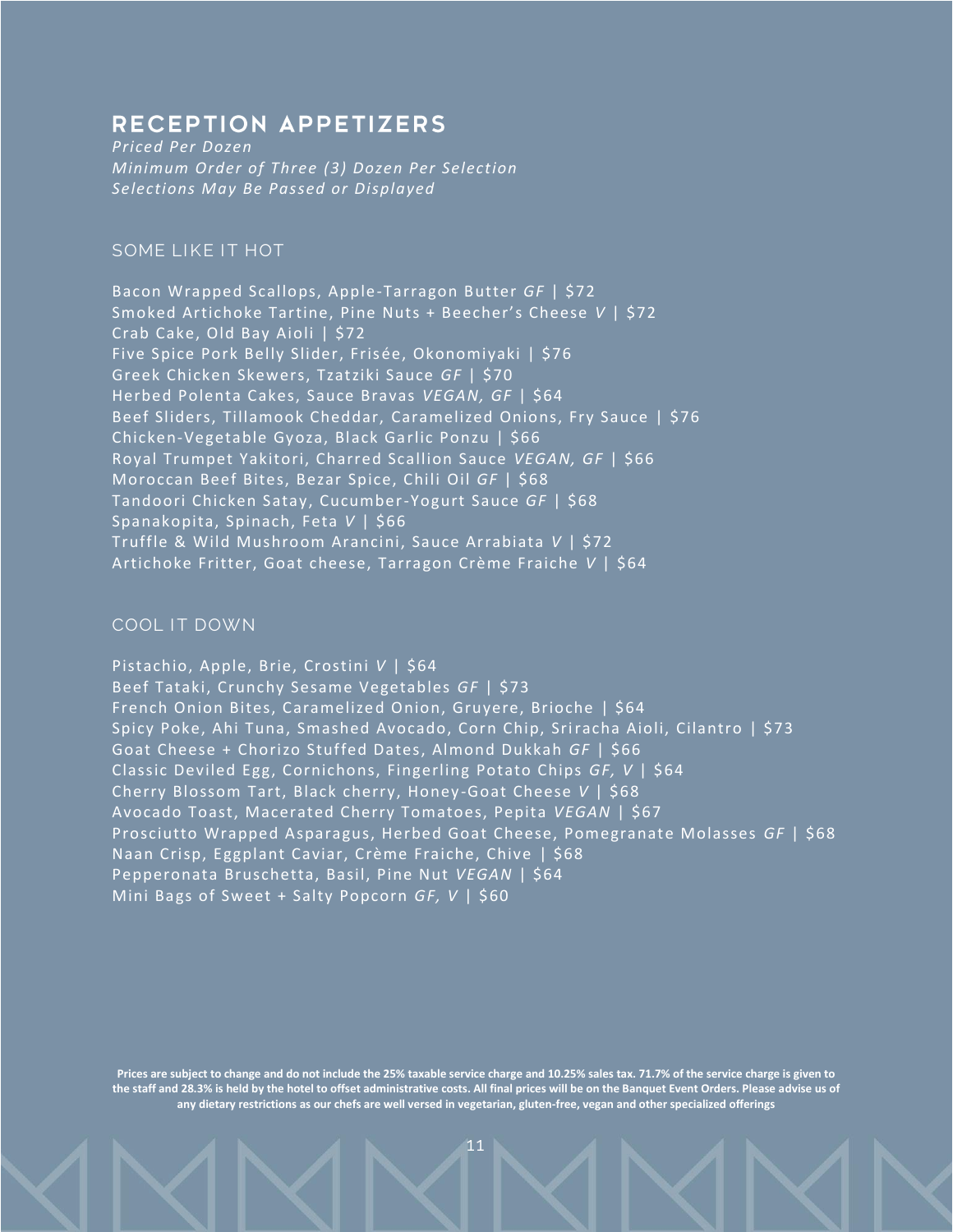## PRESENTATION STATIONS

*One Platter Serves 25 Guests*

#### **ANTI PASTI | \$4 00**

Selection of Artisan Cured Meats + Marinated Cheese *GF* Grilled Vegetables, Olive Oil + Herbs *GF*  Assorted Olives, Pickled Peppers + Kale Pesto *GF, VEGAN* Toasted Focaccia Bread *V*

#### **CRUDI TE | \$300**

Fresh Seasonal Vegetables *VEGAN* Pesto + Hummus *V*

**GRI LLED FLATBREADS | \$400** *Select Three (3)*

Wild Mushroom, Pesto, Ricotta, Truffle Oil *V*  Spicy Fennel Sausage, Mozzarella, Tomato Ragu Tandoori Chicken, Lemon Hummus, Mint Yogurt Cherry Tomato, Fontina, Sweet Basil, Parmesan *V* Flank Steak, Caramelized Onions, Crispy Brussels Sprouts

#### **SLICED FRUIT + BERRIES | \$300**

Fresh Seasonal Fruit *V* Honey Yogurt Dipping Sauce

## **REGI ONAL ARTI SAN CHEESES | \$360**

Assorted Crackers *V* Fruit Compote *GF, VEGAN* Honey + Grapes *GF, V Imported Artisan Selection at \$400+*

**Prices are subject to change and do not include the 25% taxable service charge and 10.25% sales tax. 71.7% of the service charge is given to the staff and 28.3% is held by the hotel to offset administrative costs. All final prices will be on the Banquet Event Orders. Please advise us of any dietary restrictions as our chefs are well versed in vegetarian, gluten-free, vegan and other specialized offerings**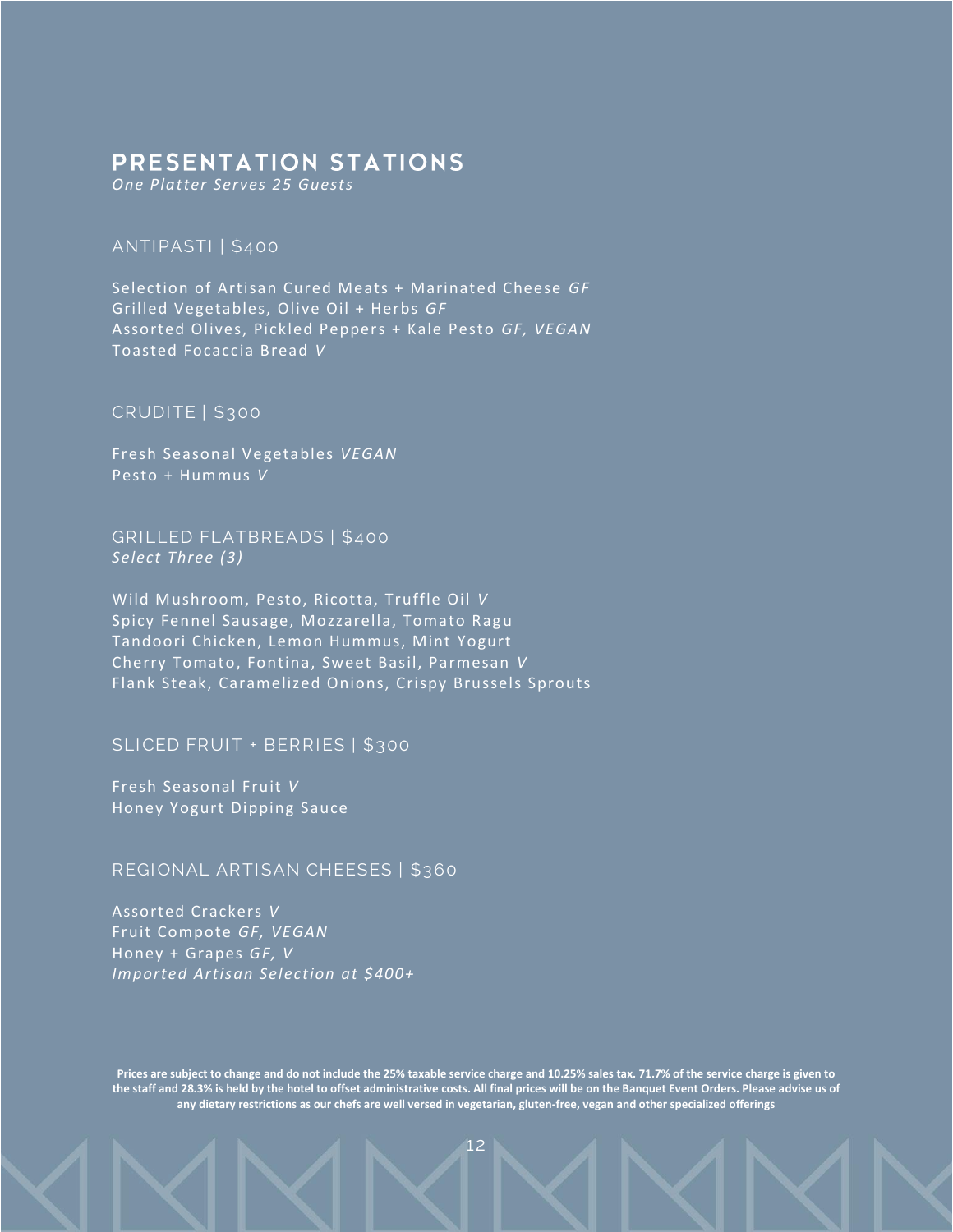# PRESENTATION STATIONS CONTINUED

#### **TOTCHO BAR | \$2 7 PER PERSON**

Tater Tots, Barbacoa Beef, Scallions, Queso *GF*  Pico De Gallo, Jalapeno Sour Cream + Buttermilk Aioli *GF* 

**CEREAL BAR TREATS | \$45 PER DOZEN**

Rice Krispies, Cap'n Crunch Berries, Cocoa Puffs

#### **TAQUERI A CHA CHA | \$2 6 PER PERSON**

Braised Beef Birrias + Fajita Chicken *GF* Sautéed Onions + Peppers *GF, VEGAN* Flour Tortillas or Corn Tortillas *V* Pico De Gallo, Sour Cream, Cilantro, Jalapeno, Cotija Cheese + Guacamole *GF, V*

#### **CHI LLED SOBA NOODLE | \$2 8 PER PERSON**

Bulgogi Pork, Crispy Garlic Chicken, Lemongrass Tofu Edamame, Watermelon Radish, Scallions Marinated Cucumber Salad, Furikake, Pickled Ginger *V* Ponyaki, Spicy Mayo

#### **SUSHI BAR | \$36 PER PERSON** *Five (5) Total Pieces Per Person*

Assorted Sushi Rolls GF Sashimi Display GF Wasabi, Fresh Ginger + Soy Sauce VEGAN

#### **POKE BOWLS | \$36 PER PERSON**

Rosie's Spicy Tuna, Shoyu Salmon *GF* Edamame, Wakame, Watermelon Radish, Avocado, Jasmine Rice + Spicy Ginger Mayo *GF*

**Prices are subject to change and do not include the 25% taxable service charge and 10.25% sales tax. 71.7% of the service charge is given to the staff and 28.3% is held by the hotel to offset administrative costs. All final prices will be on the Banquet Event Orders. Please advise us of any dietary restrictions as our chefs are well versed in vegetarian, gluten-free, vegan and other specialized offerings**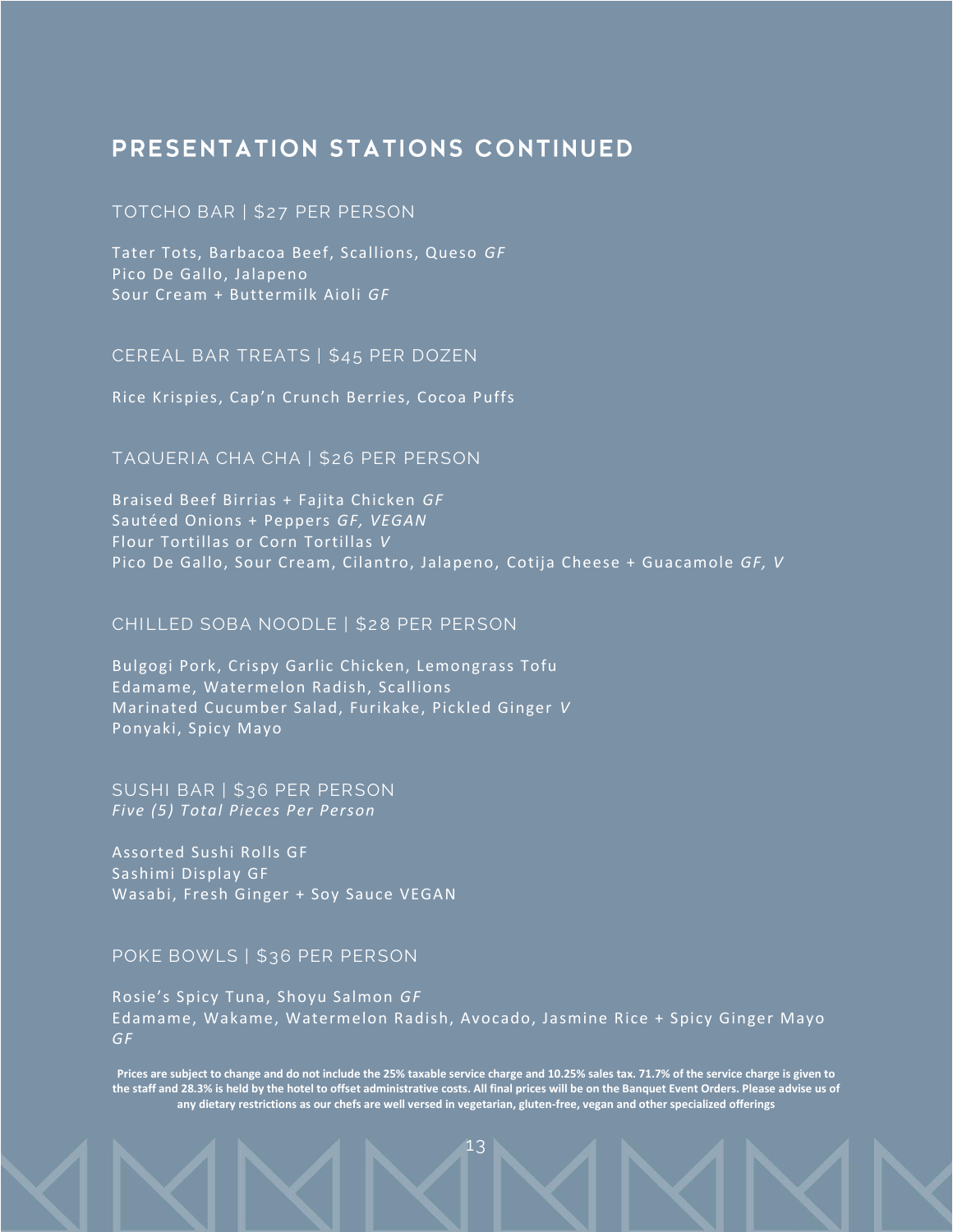## **ACTION STATIONS**

*Require an Attendant at \$200 Per Attendant*

#### **ELOTES, ROASTED CORN | \$2 1 PER PERSON**

Flame Roasted Corn (On or Off the Cobb) Softened Butter, Mayo, Lime Aioli, Sour Cream Cotija, Garlic Powder, Chili Powder, Tajin Cilantro, Lime Wedges

#### **PASTA BAR | \$2 5 PER PERSON**

Penne Pasta, Cheese Tortellini, Vegan Risotto Diced Chicken, Italian Sausage, Rock Shrimp Wild Mushrooms, Caramelized Onion, Broccolini, Roasted Peppers Parmesan Cheese, Goat cheese, Chili Flake Marinara, Garlic Cream Sauce, Pesto

#### **NON SOLO PASTA BAR | \$31 PER PERSON**

Torcio Pasta, Butternut Squash Ravioli, Vegan Risotto Braised Short Rib, Grilled Chicken, Poached Shrimp Wild Mushrooms, Caramelized Onion, Broccolini, Roasted Peppers Parmesan, Pecorino, Goat Cheese, Chili Flake, Truffle oil Tomato Ragu, Porcini Cream Sauce, Short Rib Ragu, Pesto

#### **STADIUM FRIES | \$21 PER PERSON**

French Fries, Waffle Fries *GF, VEGAN* Roasted Garlic Oil, Truffle Oil *GF, VEGAN* Chopped Herbs, Green Onions, Shredded Cheese, Grated Parmesan, Bacon Lardons, Pickled Fresnos, Crème Fraiche *GF* Mayo, Garlic Aioli, Frolik Sauce, Wasabi Aioli, Chipotle Aioli *V*

**Prices are subject to change and do not include the 25% taxable service charge and 10.25% sales tax. 71.7% of the service charge is given to the staff and 28.3% is held by the hotel to offset administrative costs. All final prices will be on the Banquet Event Orders. Please advise us of any dietary restrictions as our chefs are well versed in vegetarian, gluten-free, vegan and other specialized offerings**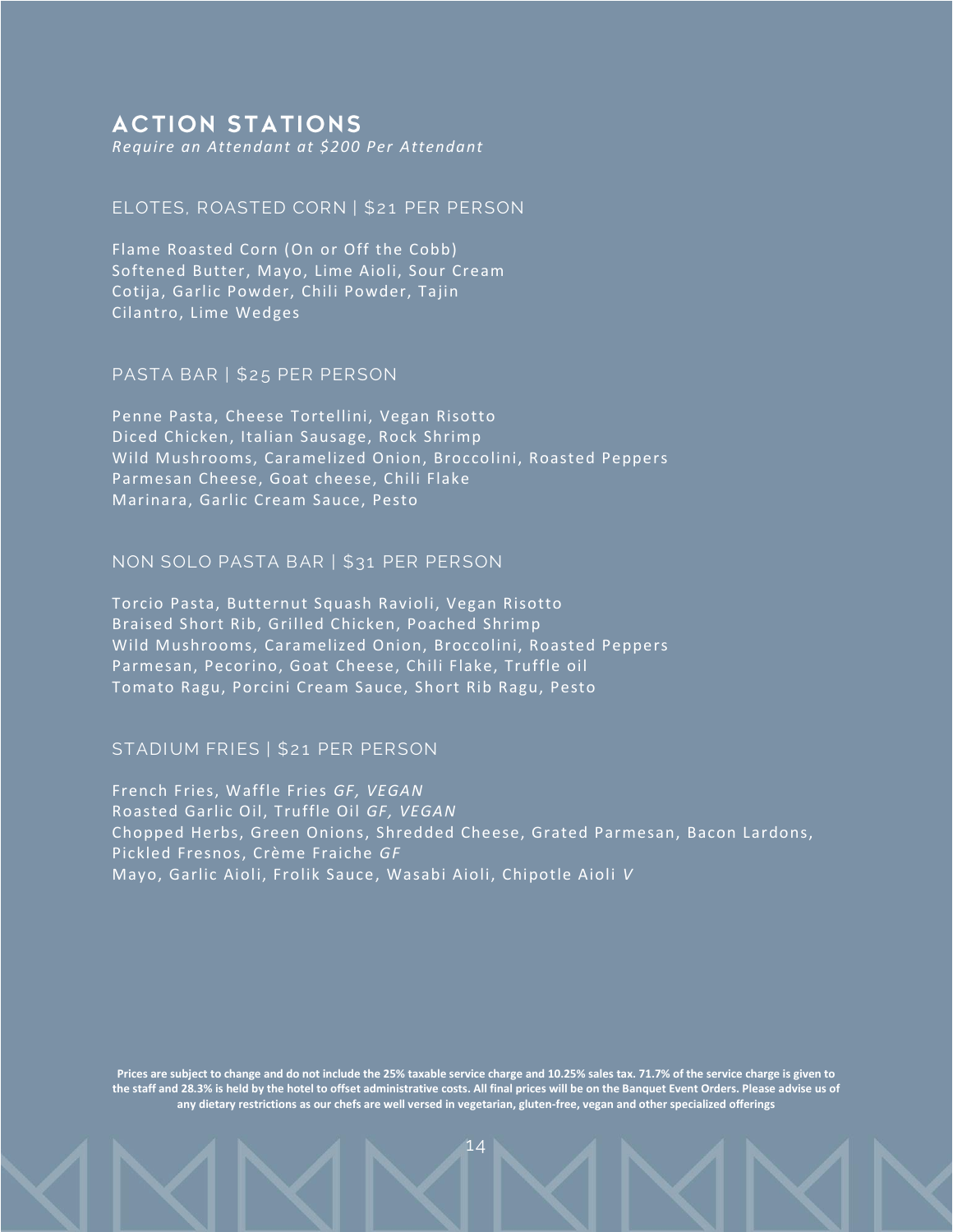## **ACTION STATIONS CONTINUED**

*Require an Attendant at \$200 Per Attendant*

#### SALAD STATION | \$27 PER PERSON

Chopped Romaine, Spinach, Baby Greens *VEGAN, GF* Cherry Tomato, Cucumber, Mushroom, Bell Pepper, Radish, Olives *VEGAN, GF* Diced Chicken, Rock Shrimp, Bacon Lardons, Quinoa, Lentils, Wild Rice, Farro Parmesan cheese, Beecher's Cheddar, Herbed Crouton Ranch, Caesar, Red Wine Vinaigrette, Balsamic Vinaigrette *GF*

#### **ICE CREAM SAMMIES | \$21 PER PERSON**

Chocolate Chip, Sugar, Peanut Butter + Snickerdoodle Cookies *V* Vanilla, Chocolate + Strawberry Ice Cream *V* Fruity Pebbles, Rainbow Sprinkles, Slivered Almonds, Chocolate Chips, Toasted Coconut *V*

**Prices are subject to change and do not include the 25% taxable service charge and 10.25% sales tax. 71.7% of the service charge is given to the staff and 28.3% is held by the hotel to offset administrative costs. All final prices will be on the Banquet Event Orders. Please advise us of any dietary restrictions as our chefs are well versed in vegetarian, gluten-free, vegan and other specialized offerings**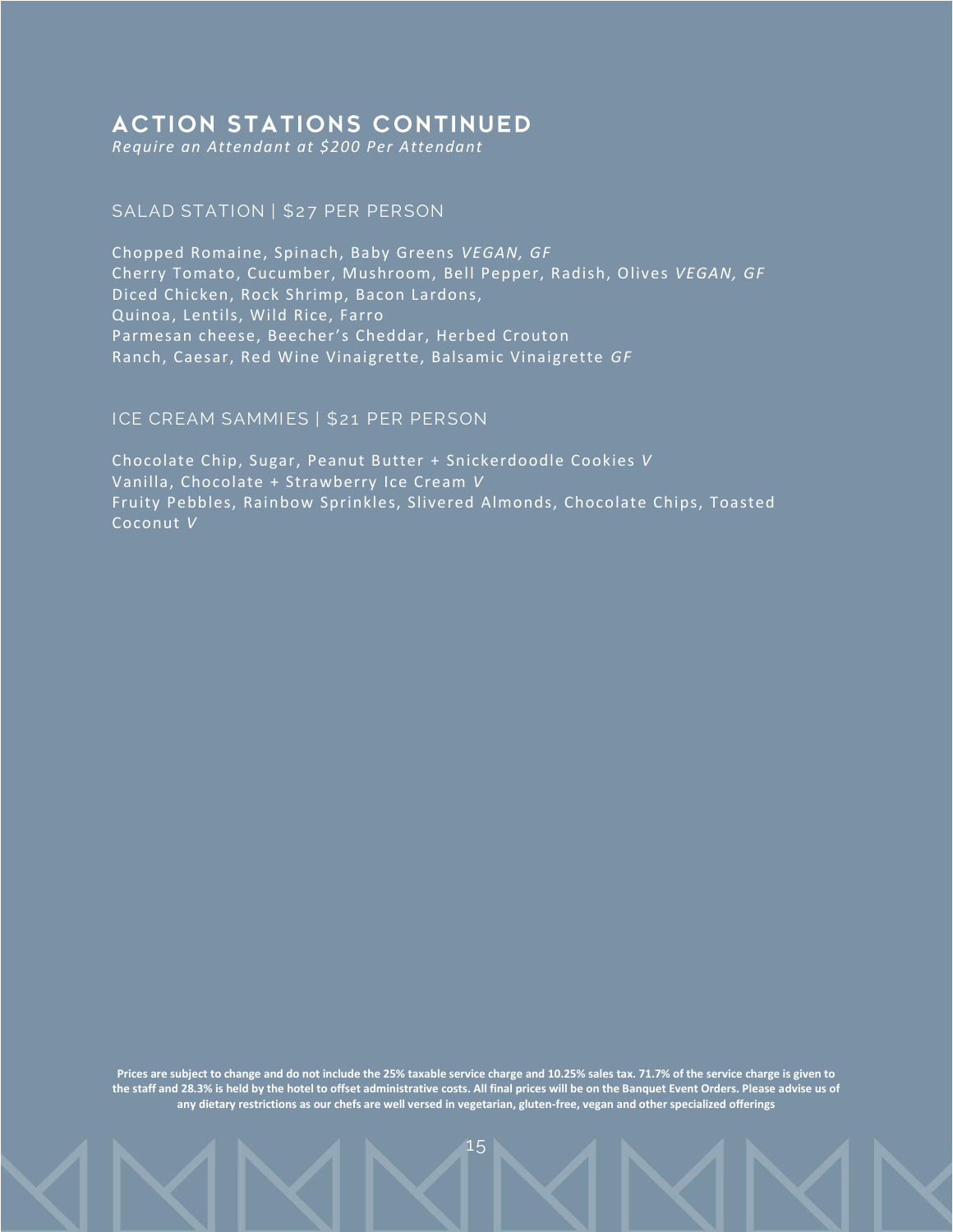## **CARVING STATIONS**

*Require a Chef Attendant at \$200 Per Attendant All Stations Include Miniature Rolls Stations Serve Fifty (50) Guests in Appetizer Portions Stations are Designed to Compliment a Reception or Buffet, Not to Stand Alone*

**BOURBON, MAPLE GLAZED HAM | \$450**

Spicy Mustard Sauce, Sour Cherry Chutney, Garlic Aioli *GF*

**HERB CRUSTED PRIME RIB | \$695** 

Creamy Horseradish Sauce, Roasted Garlic Aioli *GF*

ROSEMARY-THYME ROASTED PORK LOIN | \$365

Apple-Butter *GF, VEGAN*

WILD SALMON | MARKET PRICE

Lemon-Fennel Salad, Honey Grain Mustard, Dill Crème Fraiche *GF*

**ROASTED TURKEY BREAST | \$390**

Cranberry Relish *GF*

**Prices are subject to change and do not include the 25% taxable service charge and 10.25% sales tax. 71.7% of the service charge is given to the staff and 28.3% is held by the hotel to offset administrative costs. All final prices will be on the Banquet Event Orders. Please advise us of any dietary restrictions as our chefs are well versed in vegetarian, gluten-free, vegan and other specialized offerings**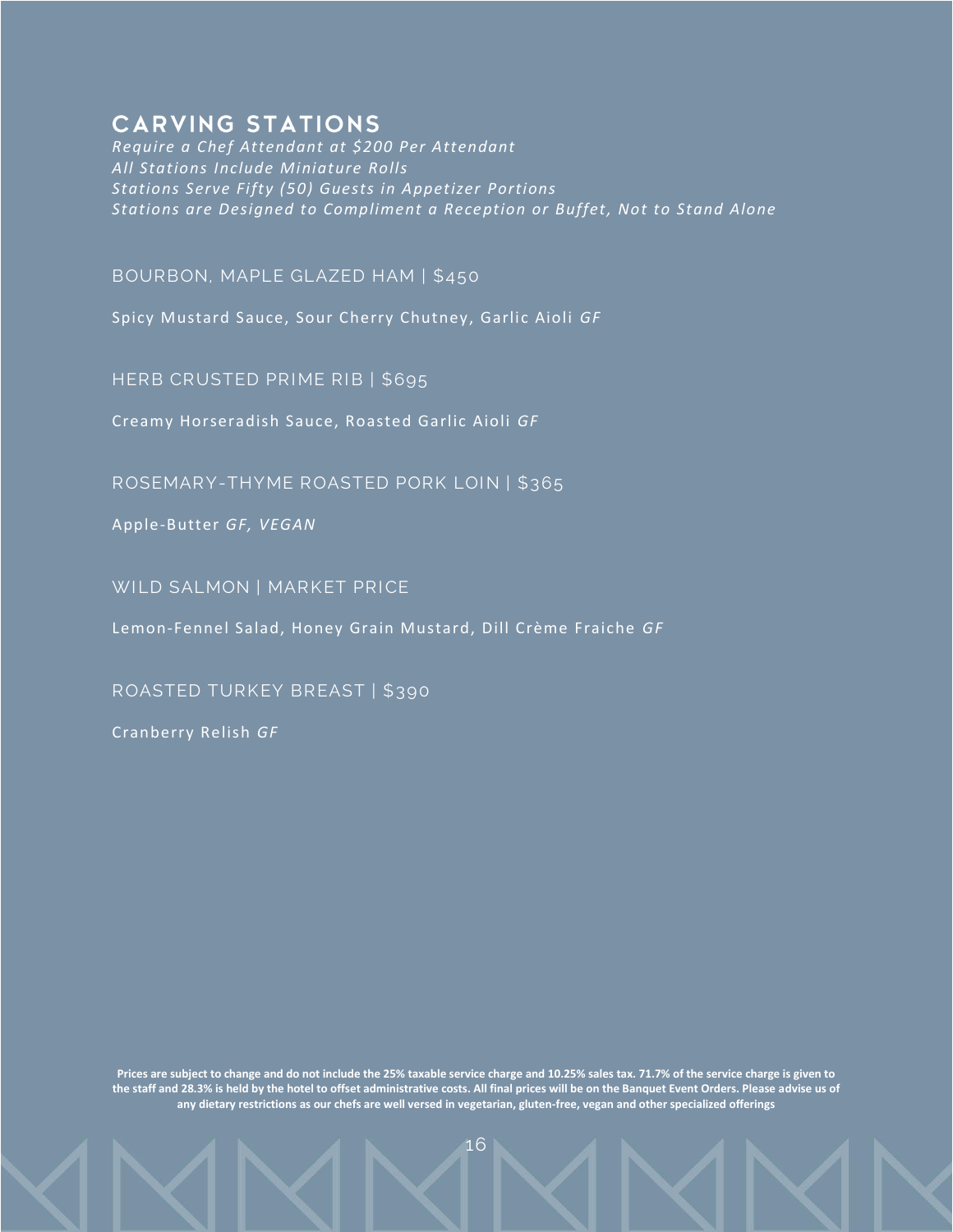# PLATED DINNER MENU

*Menu Includes*

- *Regular + Decaffeinated Coffee + Hot Teas*
- *One (1) Salad or Soup, Bread + Butter*
- *Choice of Two (2) Mains*

*Maximum of Two (2) Plated Main Options or One (1) Duet Plated + One (1) Vegetarian Option*

*Cost Based on Higher Priced Main Selection*

#### **SOUP**

- Tomato Bisque *VEGAN*
- PNW Clam Chowder
- Roasted Squash Bisque *V*
- Kale + White Bean *V*

#### **SALAD**

- Baby Lettuces, Shaved Beet, Candied Walnuts, Goat Cheese + Citrus Vinaigrette *GF*
- Wedge Salad, Crumbled Blue Cheese, Tomato, Scallion, Bacon + Creamy Ranch Dressing *GF*
- Arugula, Apple, Shaved Fennel, Pecans, Pickled Shallot, Feta Cheese + White Balsamic Vinaigrette *GF, V*
- Kale + Romaine Caesar, Cotija Cheese, Lemon, Quicos + Classic Caesar Dressing *V*
- Spinach, Sun-Dried Apricot, Granny Smith Apple, Pine Nuts + Champagne Vinaigrette *GF, VEGAN*

#### **MAI NS**

- Herb Roasted Chicken Breast, Roasted Potatoes, Broccolini, Wild Mushroom Fricassee *GF* | \$83
- Seared Pacific Cod, Turmeric Rice, Roasted Carrots, Saffron Beurre Blanc *GF* | \$84
- Braised Beef Short Rib, Roasted Root Vegetables, Creamy Polenta *GF* | \$86
- Cedar Plank Salmon, Orzo Milanese, Haricot Verts, Citrus Beurre Blanc | \$88
- Herb Crusted Pork Loin, Parsnip Potato Puree, Honey Roasted Squash, Fig + Port Reduction *GF* | \$83
- Filet Mignon, Whipped Potatoes, Crispy Brussel Sprouts, Red Wine Demi *GF* | \$103

**Prices are subject to change and do not include the 25% taxable service charge and 10.25% sales tax. 71.7% of the service charge is given to the staff and 28.3% is held by the hotel to offset administrative costs. All final prices will be on the Banquet Event Orders. Please advise us of any dietary restrictions as our chefs are well versed in vegetarian, gluten-free, vegan and other specialized offerings**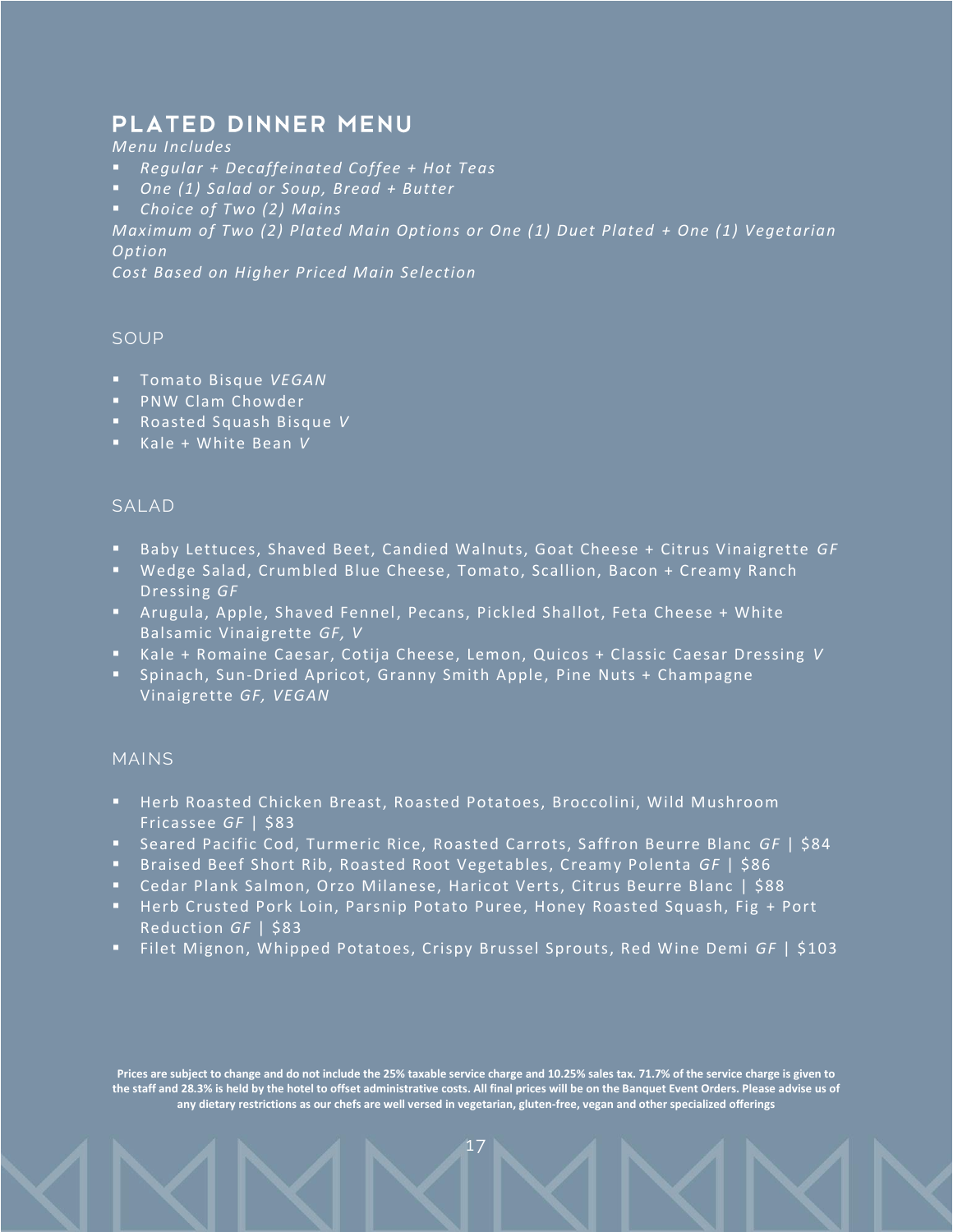# PLATED DINNER MENU CONTINUED

#### *Menu Includes*

- *Regular + Decaffeinated Coffee + Hot Teas*
- *One (1) Salad or Soup, Bread + Butter*
- *Choice of Two (2) Mains*

*Maximum of Two (2) Plated Main Options or One (1) Duet Plated and One (1) Vegetarian Option*

*Cost Based on Higher Priced Main Selection*

#### **DUET PLATED MAINS**

- Grilled Sirloin + Buttery Garlic Prawns, Potato Puree, Crispy Brussel Sprouts, Red Wine Demi GF | \$93
- Grilled Sirloin + Dungeness Crab Cake, Whipped Potatoes, Crispy Brussel Sprouts, Red Wine Demi | \$98
- King Salmon + Butter Garlic Prawns, Orzo Milanese, Haricot Verts, Citrus Beurre Blanc | \$90
- King Salmon + Dungeness Crab Cake, Orzo Milanese, Haricot Verts, Citrus Beurre Blanc | \$95

#### **VEGETARIAN MAINS**

- Spinach + Ricotta Ravioli, Cherry Tomato, Asparagus, Sweet Basil, Goat Cheese *V*
- Porcini + Truffle Ravioli, Leek Cream, Roasted Mushroom, Parmesan Cheese *V*
- Butternut Squash Ravioli, Lemon + Brown Butter, Spiced Walnuts, Salsify Fritti *V*
- Seasonal Market Vegetables + Herb Roasted Potatoes (Inquire for Season) *VEGAN*
- Curried Tofu, Coconut Milk, Chiles, Sweet Basil + Herbed Basmati Rice *VEGAN*

**Prices are subject to change and do not include the 25% taxable service charge and 10.25% sales tax. 71.7% of the service charge is given to the staff and 28.3% is held by the hotel to offset administrative costs. All final prices will be on the Banquet Event Orders. Please advise us of any dietary restrictions as our chefs are well versed in vegetarian, gluten-free, vegan and other specialized offerings**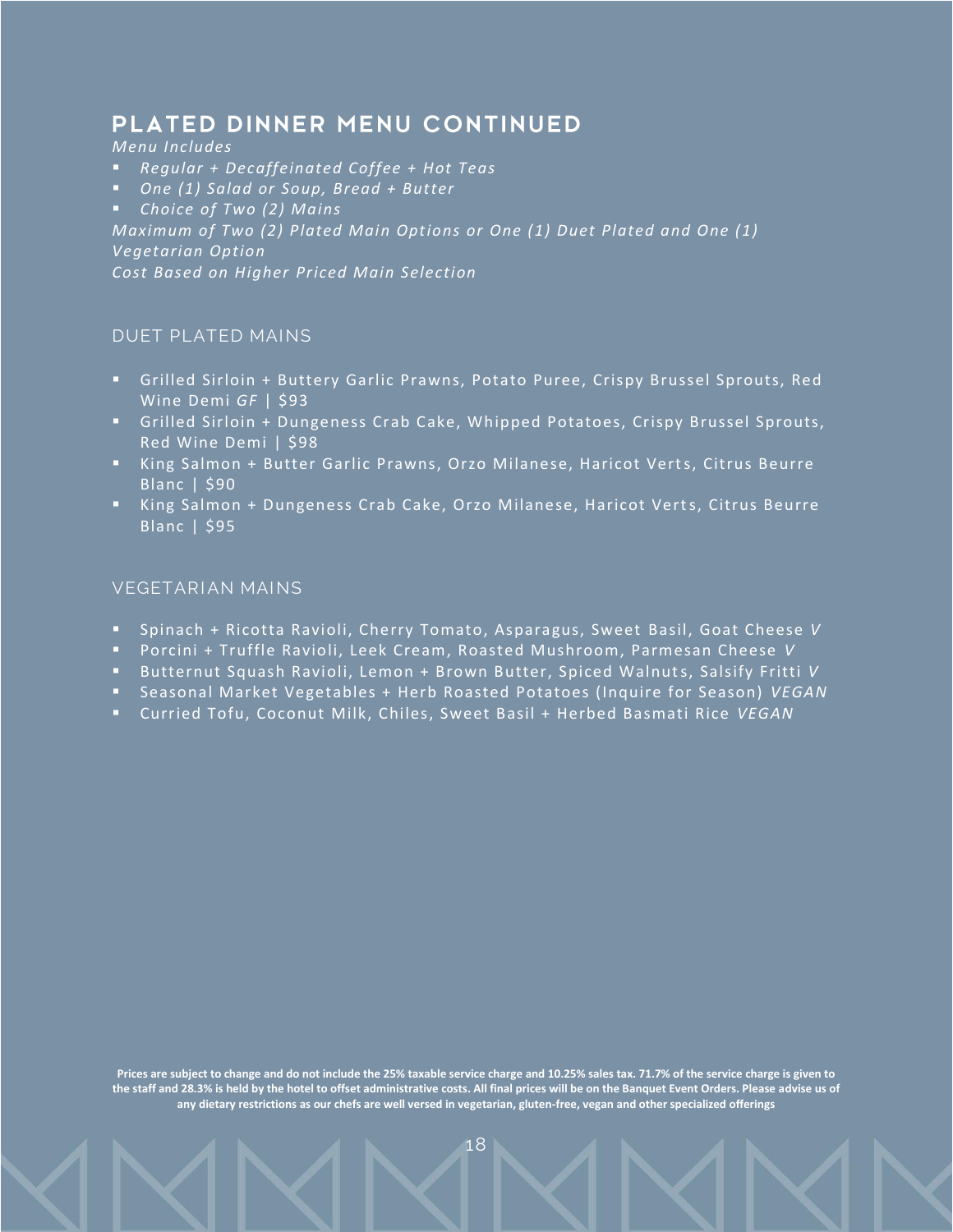## **DESSERT ENHANCEMENTS**

*Priced Per Person*

#### **CLASSI C RED VELVET CAKE | \$1 2**

Cream Cheese Frosting *V*

**CHOCOLATE PRADA CAK E | \$1 3**

Rich Chocolate Mousse, Espresso Anglaise *V*

RASPBERRY + VANILLA CAKE | \$12

White Chocolate Mousse, Raspberry Coulis *V*

**NEW YORK CHEESECAKE | \$1 2**

Cheesecake, Seasonal Berries *V*

**CLASSIC TIRAMISU | \$12** 

Cacao Nib *V*

**CHOCOLATE TORTE | \$1 2**

Berry Coulis *GF*

**Prices are subject to change and do not include the 25% taxable service charge and 10.25% sales tax. 71.7% of the service charge is given to the staff and 28.3% is held by the hotel to offset administrative costs. All final prices will be on the Banquet Event Orders. Please advise us of any dietary restrictions as our chefs are well versed in vegetarian, gluten-free, vegan and other specialized offerings**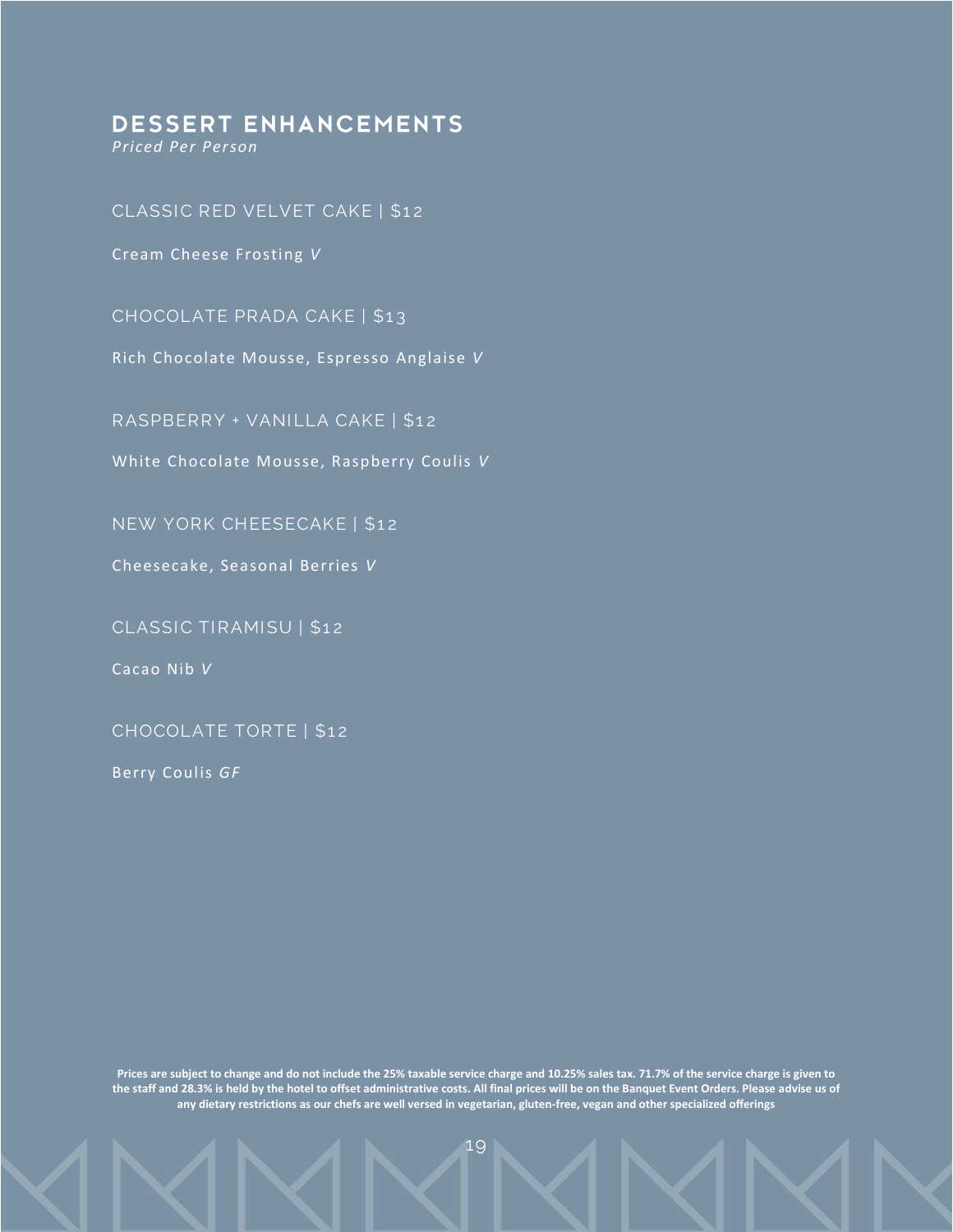## **DINNER BUFFET**

*Includes Bread, Butter, Regular + Decaffeinated Coffee + Hot Teas Only Available for Events Larger than Fifty (50) Guests Served Buffet Style with a Chef Attendant at \$100 Per Fifty (50) Guests*

## **BALLARD LOCKS | \$95 PER PERSON**

Kale + Romaine Caesar, Crouton, Lemon, Parmesan, Classic Caesar Dressing *V* Mixed Greens, Shaved Beet, Radish, Crumbled Feta, Toasted Walnut + Red Wine Vinaigrette *V* Cedar Plank Salmon, Charred Lemon, Dill & Caper Remoulade *GF* Roasted Chicken Breast, Leek & Mushroom Ragout Herb Roasted Fingerling Potatoes *GF*  Rice Pilaf, Fresh Herbs *GF, VEGAN* Fire Roasted Broccolini, Lemon, Calabrian Chili Oil *GF, VEGAN* Lemon Blueberry Crumble Bar

## **LI TTLE I TALY | \$92 PER PERSON**

Panzanella, Ripe Tomato, Cucumber, Rustic Sourdough, Torn Basil Grilled Radicchio, Escarole, Sliced Pear, Goat Cheese + Lemon Vinaigrette *GF, V* Via Rizzoli Bolognese, Paccheri, Parmesan Cheese Chicken Scarpariello, Fingerling Potatoes, White Wine, Peppadew *GF* Pan Fried Eggplant + Squash, Cippolini, Capers, Basil, Balsamic Reduction *GF, VEGAN* Cacio e Pepe Risotto, Wild Mushrooms, Kale Crisps, Truffle Oil *GF, V* Orange Mascarpone + Chocolate Chip Cannoli

#### **PARQUE RETIRO | \$99 PER PERSON**

Spinach, Marinated Cherry Tomatoes, Cucumber, Shaved Onion, Bell Peppers, Lentils Sherry Vinaigrette *GF, VEGAN* Paella de Marisco, Shrimp, Mussels + Clams, Lemon *GF* Paella Valenciana, Pan Seared Chicken Thigh, Asparagus *GF* Roasted Potatoes, Bravas Sauce, Fresh Herbs *GF, VEGAN* Pisto, Zucchini, Bell Pepper, Aubergine, Pearl Onion, Tomato *GF, VEGAN* Grilled Asparagus, Capers, Charred Spring Onion, Lemon, Extra-Virgin Olive Oil *GF, VEGAN* Jamon + Cheese, Chorizo, Marinated Olives, Escalivada, Cornichon *GF* Churros with Spiced Chocolate Sauce *V*

**Prices are subject to change and do not include the 25% taxable service charge and 10.25% sales tax. 71.7% of the service charge is given to the staff and 28.3% is held by the hotel to offset administrative costs. All final prices will be on the Banquet Event Orders. Please advise us of any dietary restrictions as our chefs are well versed in vegetarian, gluten-free, vegan and other specialized offerings**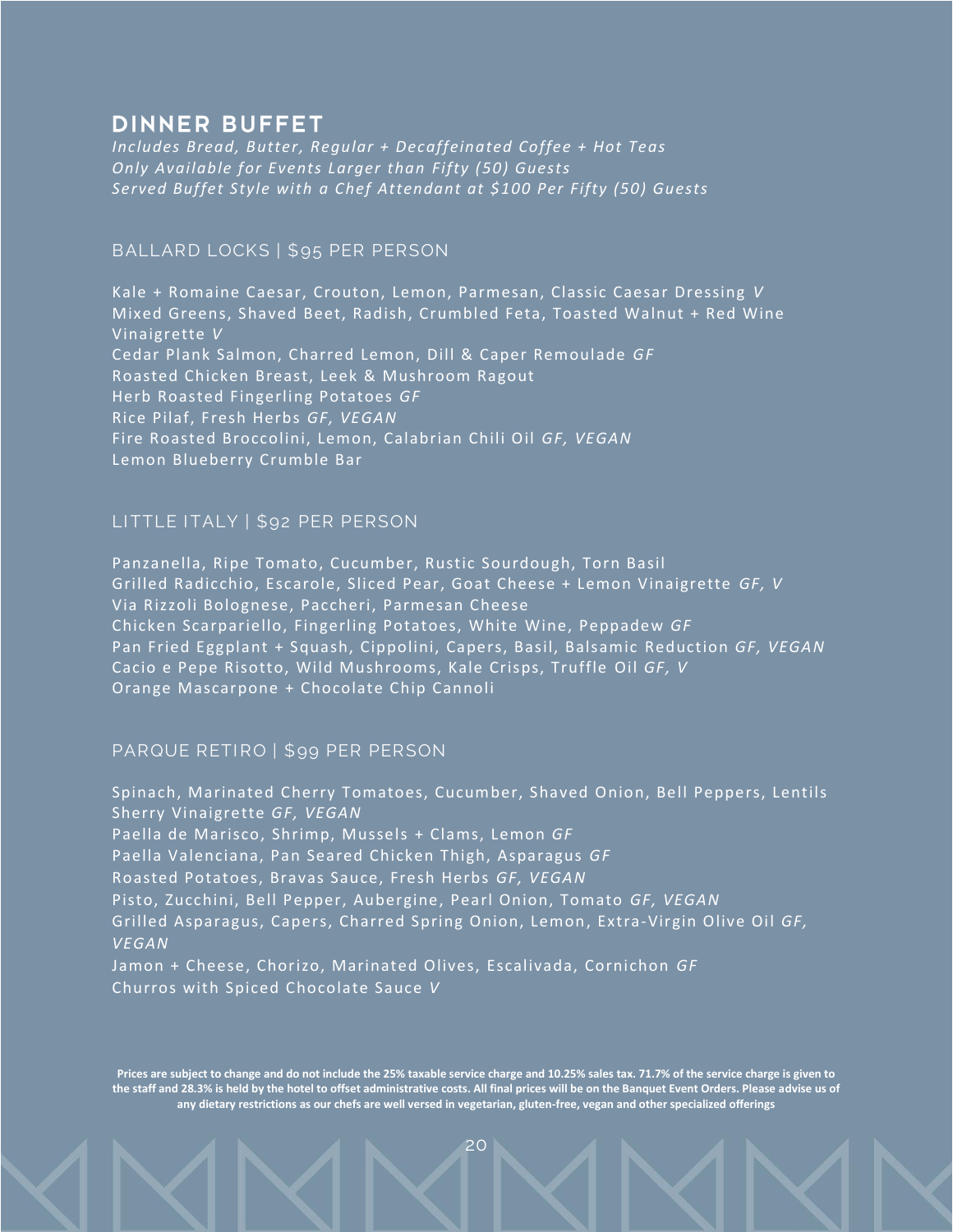## **BAR PACKAGES, SIGNATURE BAR**

*Full signature bar set-up is included in this package and are designed to assist you with your budget guidelines. The packages are priced per person, and charges are based on the event guarantee or actual attendance, if higher*

First Hour *\$21*

**Second Hour** *\$15*

**Each Additional Hour** *\$12*

# BAR PACKAGES, PREMIUM BAR

*Full premium bar set-up is included in this package and are designed to assist you with your budget guidelines. The packages are priced per person, and charges are based on the event guarantee or actual attendance, if higher*

First Hour *\$26*

**Second Hour** *\$17*

**Each Additional Hour** *\$14*

**Prices are subject to change and do not include the 25% taxable service charge and 10.25% sales tax. 71.7% of the service charge is given to the staff and 28.3% is held by the hotel to offset administrative costs. All final prices will be on the Banquet Event Orders. Please advise us of any dietary restrictions as our chefs are well versed in vegetarian, gluten-free, vegan and other specialized offerings**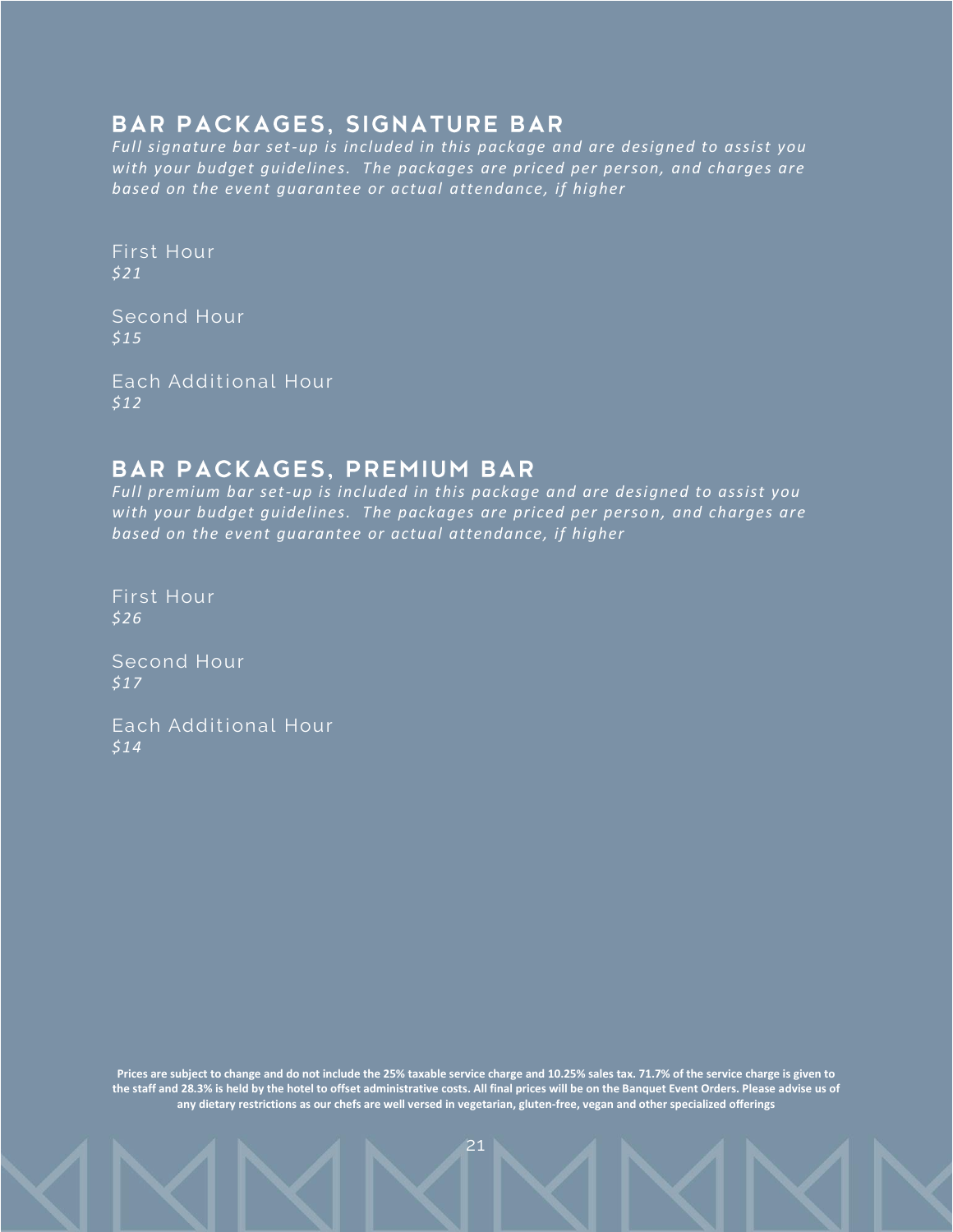# BAR PACKAGES, PACIFIC NORTHWEST WINE + BEER

## **LOCAL WI NE**

*\$14* Boomtown Chardonnay Boomtown Pinot Gris Goose Ridge "G3" Red Blend Boomtown Cabernet

#### LOCAL CRAFT MICROBREWERY BEER *\$8.50*

Seasonal Rotation

**Prices are subject to change and do not include the 25% taxable service charge and 10.25% sales tax. 71.7% of the service charge is given to the staff and 28.3% is held by the hotel to offset administrative costs. All final prices will be on the Banquet Event Orders. Please advise us of any dietary restrictions as our chefs are well versed in vegetarian, gluten-free, vegan and other specialized offerings**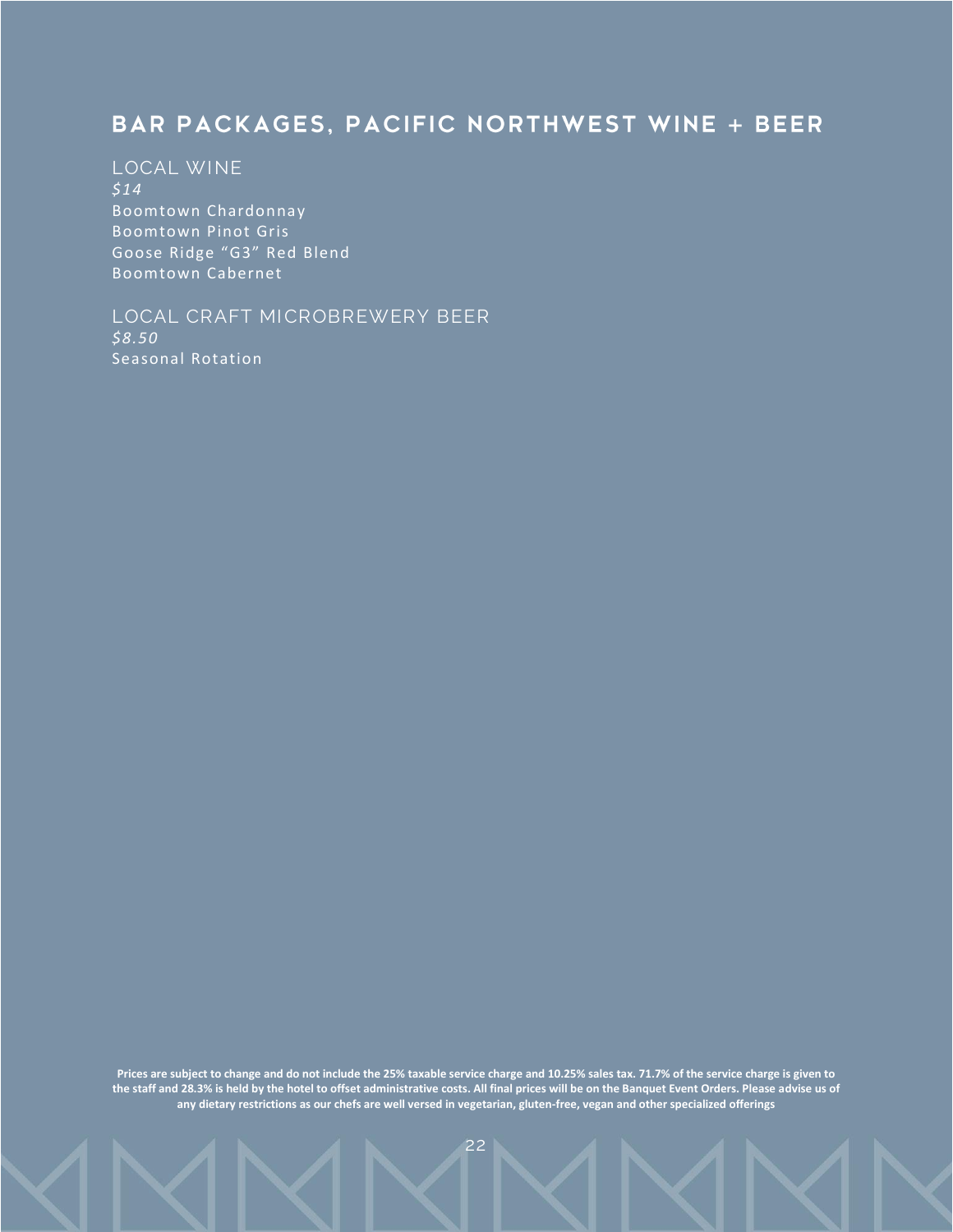## HOST SPONSORED BAR, SIGNATURE

*Full signature bar set-up is included in this package and charges are based on the actual number of drinks consumed*

**SIGNATURE COCKTAILS** *\$12*

**SPECIALTY COCKTAILS** *\$14*

**CORDI ALS** *\$13*

**DOMESTIC BEER** *\$7.50*

**PREMI UM + I MPORTED BEER** *\$8.50*

**SI GNATURE WI NES + CHAMPAGNE** *\$11*

**STI LL, SPARK LI NG WATER + JUI CES** *\$6.50*

*Passed Beverage Service at \$100 Per Server, Per Twenty (20) Guests One (1) Bar Per Fifty (50) Guests | \$200 Bar Setup Fee*

**Prices are subject to change and do not include the 25% taxable service charge and 10.25% sales tax. 71.7% of the service charge is given to the staff and 28.3% is held by the hotel to offset administrative costs. All final prices will be on the Banquet Event Orders. Please advise us of any dietary restrictions as our chefs are well versed in vegetarian, gluten-free, vegan and other specialized offerings**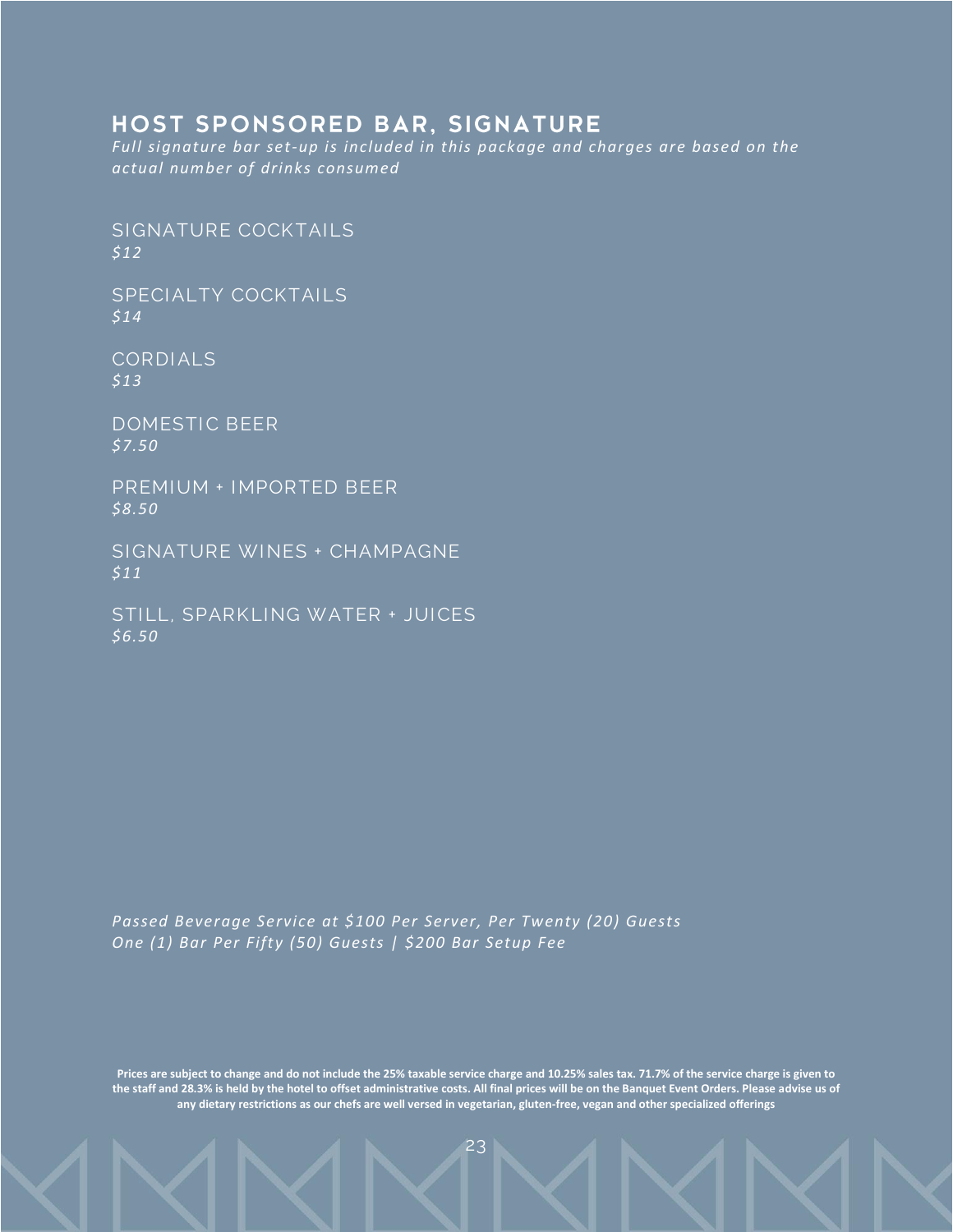## HOST SPONSORED BAR, PREMIUM

*Full premium bar set-up is included in this package and charges are based on the actual number of drinks consumed*

**PREMIUM COCKTAILS** *\$14*

**SPECIALTY COCKTAILS** *\$15*

**CORDI ALS** *\$13*

**DOMESTIC BEER** *\$7.50*

**PREMI UM + I MPORTED BEER** *\$8.50*

**PREMIUM WINES + CHAMPAGNE** *\$14*

**STI LL, SPARK LI NG WATER, SOFT DRI NKS + JUI CES** *\$6.50*

*Passed Beverage Service at \$100 Per Server, Per Twenty (20) Guests One (1) Bar Per Fifty (50) Guests | \$200 Bar Setup Fee*

**Prices are subject to change and do not include the 25% taxable service charge and 10.25% sales tax. 71.7% of the service charge is given to the staff and 28.3% is held by the hotel to offset administrative costs. All final prices will be on the Banquet Event Orders. Please advise us of any dietary restrictions as our chefs are well versed in vegetarian, gluten-free, vegan and other specialized offerings**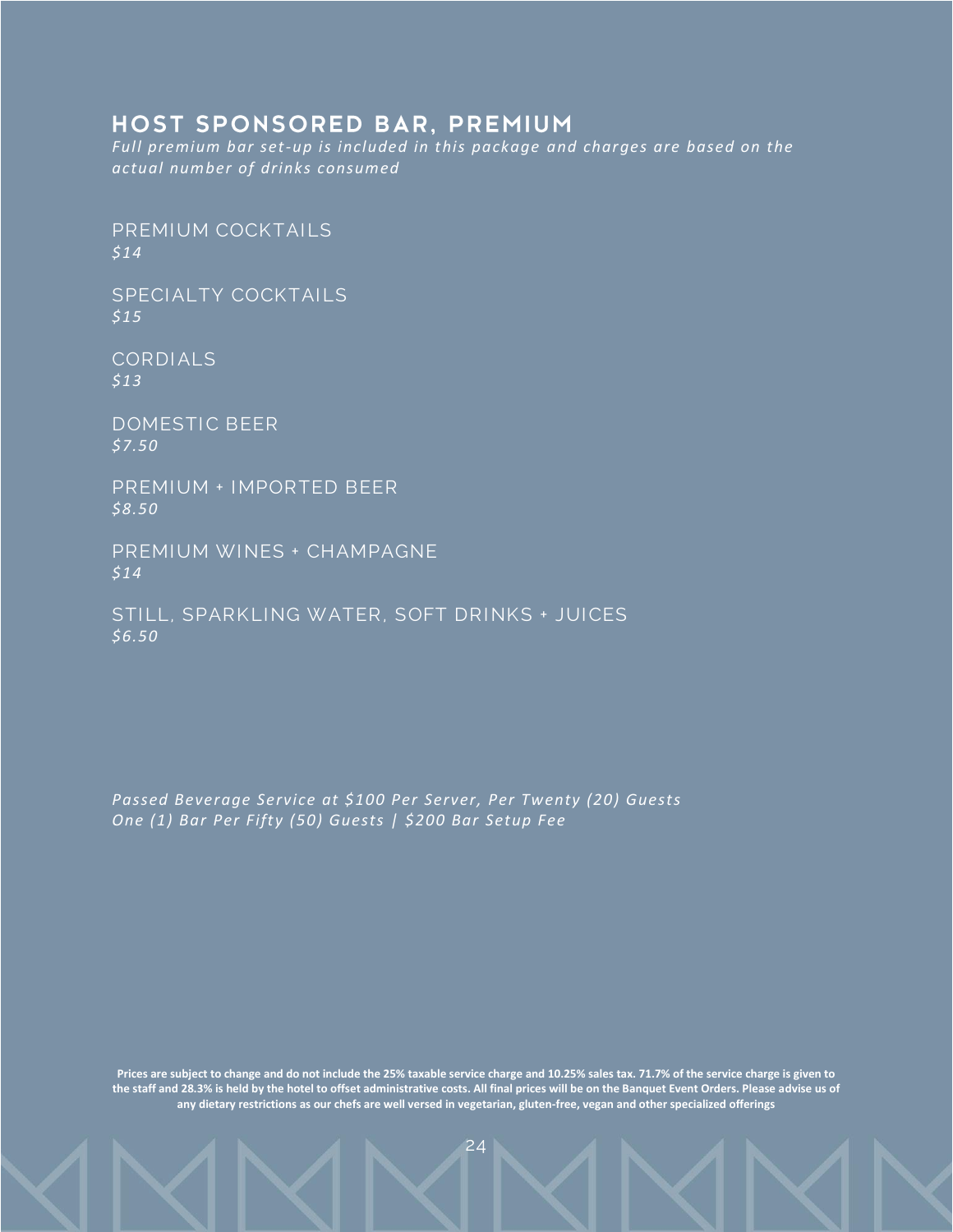## SIGNATURE CASH BAR

*Full bar set-up is included in this package and guests pay for their own drinks. Prices include sales tax.*

**SIGNATURE COCKTALLS** *\$14*

**PREMIUM COCKTAILS** *\$16*

**SPECIALTY COCKTAILS** *\$15*

**CORDIALS** *\$15*

**DOMESTIC BEER** *\$8*

**PREMI UM + I MPORTED BEER** *\$9*

**HOUSE WINE + CHAMPAGNE** *\$12*

**PREMIUM WINE + CHAMPAGNE** *\$14*

**STI LL, SPARK LI NG WATER, SOFT DRI NKS + JUI CES** *\$7*

*Passed Beverage Service at \$100 Per Server, Per Twenty (20) Guests One (1) Bar Per Fifty (50) Guests | \$200 Bar Setup Fee*

**Prices are subject to change and do not include the 25% taxable service charge and 10.25% sales tax. 71.7% of the service charge is given to the staff and 28.3% is held by the hotel to offset administrative costs. All final prices will be on the Banquet Event Orders. Please advise us of any dietary restrictions as our chefs are well versed in vegetarian, gluten-free, vegan and other specialized offerings**